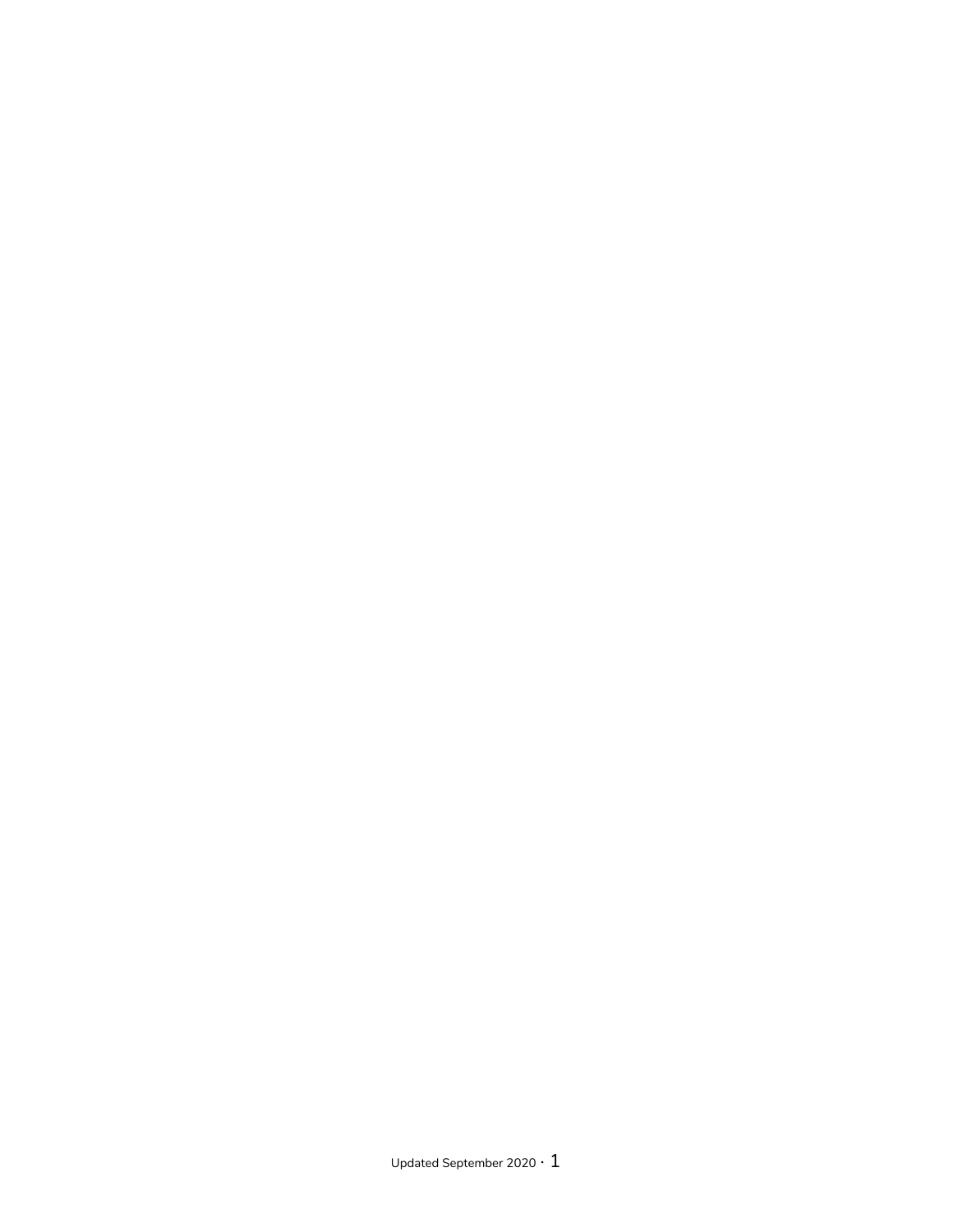# Table of Contents

- 1.0 Introduction to Christian Education
- 2.0 Admissions Policies and Procedures
	- 2.1 Inclusivity Statement
	- 2.2 Entrance Requirements
	- 2.3 Admissions Appeals and Complaints
	- 2.4 Tuition Assistance Program Process
	- 2.5 Application & Supporting Forms/Documents
	- 2.6 Procedure for Admission
	- 2.7 Procedure for Readmission
	- 2.8 Refund Policy
	- 2.9 Family's Role in the Admission Process
- 3.0 Academics
	- 3.1 Programs
	- 3.2 Recommended Bible Version
	- 3.3 Transfer Credits
	- 3.4 Textbooks
	- 3.5 Homework
	- 3.6 Tests
	- 3.7 Plagiarism
	- 3.7 Academic Probation
	- 3.9 Achievement Testing
	- 3.10 High School Exams
	- 3.11 Supplementary Exams
	- 3.12 Report Cards and Progress Reporting
	- 3.13 Parent Teacher Meetings
	- 3.14 Promotion Requirements
	- 3.15 Graduation Requirements
	- 3.16 Honour Roll
	- 3.17 Awards
	- 3.18 Scholarships
	- 3.19 Transcripts

#### 4.0 Attendance

- 4.1 Morning Arrival
- 4.2 Late
- 4.3 Absences
- 4.4 Recess
- 4.5 Lunch
- 4.6 Dismissal
- 4.7 Cancelation of School
- 4.8 Leaving the Property
- 4.9 Student Withdrawal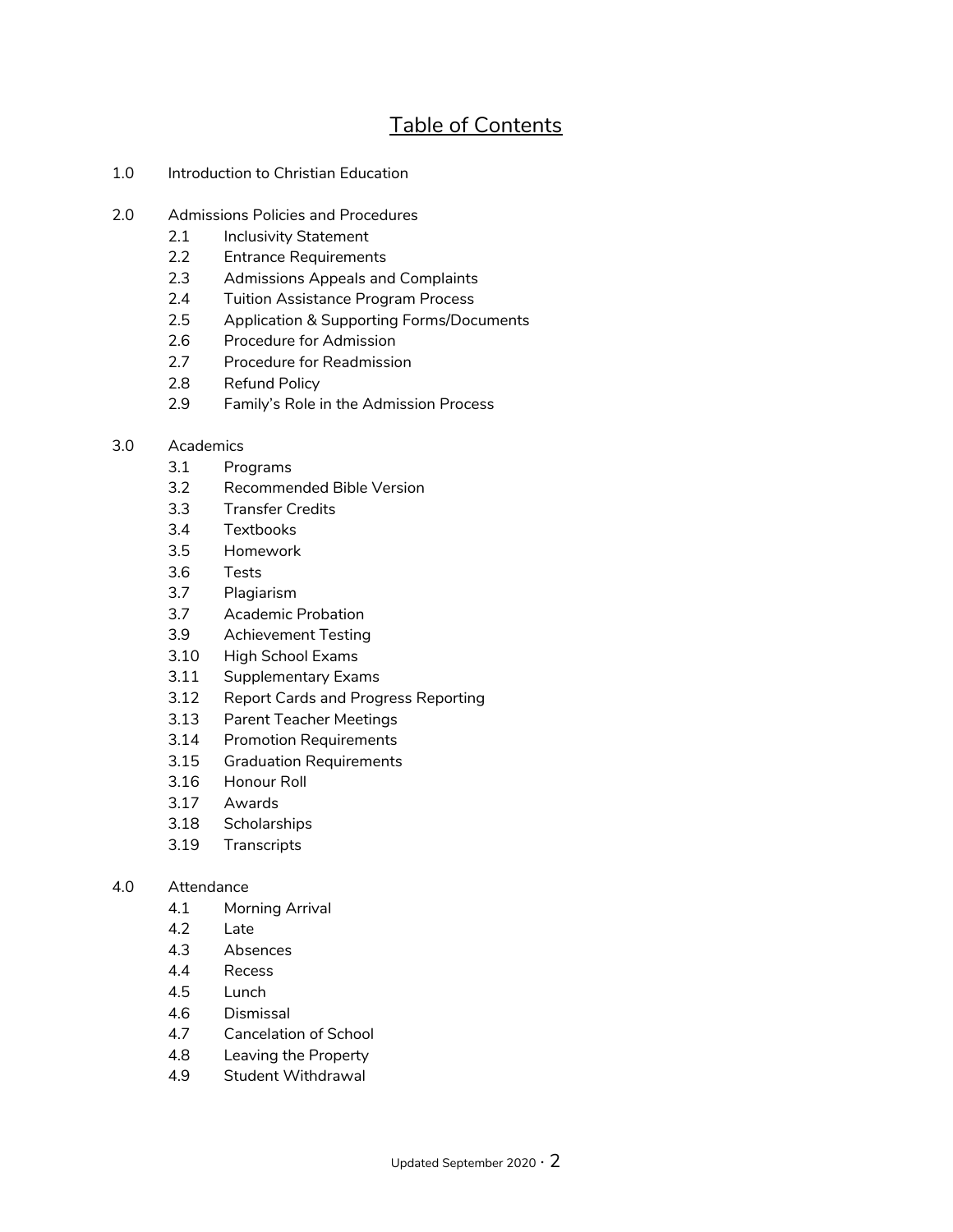- 5.0 Dress Code
	- 5.1 Girls
	- 5.2 Guys
	- 5.3 Footwear
	- 5.4 Related Items
	- 5.5 Special Events
- 6.0 Student Standard of Conduct
	- 6.1 General Conduct Rules
	- 6.2 Grade 7-12 Conduct
	- 6.3 School Boundaries
	- 6.4 Discipline
- 7.0 Personal Electronic Device Policy
	- 7.1 Introduction
	- 7.2 Protocol

#### 8.0 Health & Safety

- 8.1 Fire Drills & Emergency Procedures
- 8.2 Student Illness
- 8.3 Medications
- 8.4 Accidental Injury
- 8.5 Illness at School
- 8.6 Emergency Medical Situations
- 8.7 Public Health Visits
- 8.8 No Scent Policy
- 8.9 Nut Policy
- 8.10 Parking Lot Safety
- 8.11 Student Drivers
- 8.12 Child Protection
- 9.0 After School Care
	- 9.1 Introduction
	- 9.2 Participants
	- 9.3 Fees
	- 9.4 Supervision

#### 10.0 Library

- 10.1 General Information
- 10.2 Circulation Rules
- 10.3 Lost & Damaged Items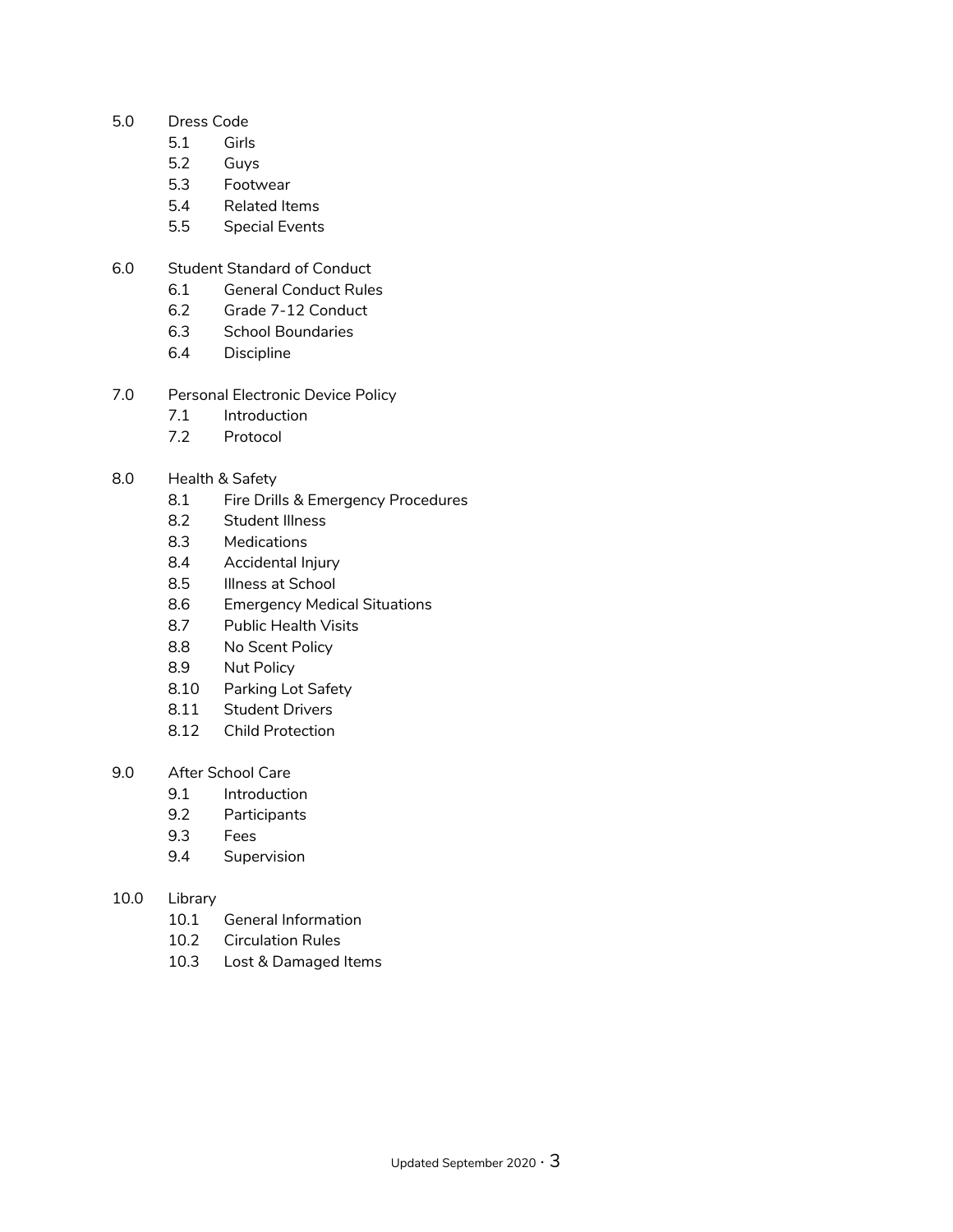# **1.0 Introduction to Christian Education**

The role of Christian schooling is to come alongside parents to partner with them in their responsibility to raise their children in the nurture and admonition of the Lord. It is in this spirit of cooperation that Colchester Christian Academy (CCA) can best assist families. CCA reinforces the home as Biblical truths are modeled by teachers and staff during the school day. Additionally, CCA teaches a philosophy of life based on the Word of God, rather than the philosophy of life based on man's reason. CCA's teachers and staff lift up Christ and the Bible as the ultimate Authority for truth.

Colchester Christian Academy was founded in 1979 through The Peoples Church by a group of parents who saw a need for a Christ-centered education for their children. The first graduating class at CCA was in 1982. In January of 2003, the governance of CCA was passed from the Peoples Church to the Colchester Christian Academy Association, a registered charitable organization that owns and operates CCA via a Board of Governors. CCA does not affiliate itself with any church organization, and considers itself an interdenominational ministry. In 2018, CCA moved to its current location at 66 East Court Road in Bible Hill. Praise the Lord for His goodness!

## **2.0 Admissions Policies & Procedures**

## 2.1 Inclusivity Statement

2.1.1 Colchester Christian Academy (CCA) admits students of any race, color, nationality, and ethnic origin to all rights, privileges, programs, and activities generally made available to the students of CCA.

2.1.2 All applications will be considered for students whose parents desire a Christian education for them, regardless of church or religious affiliation.

## 2.2 Entrance Requirements

#### 2.2.1 Pre-Primary

Students applying for Pre-Primary must be 4 years of age on or before December 3 $1^\mathrm{st}$ of the school year.

#### 2.2.2 Primary

Students applying for Primary must be 5 years of age on or before December 31 $^{\rm st}$  of the school year.

#### 2.2.3 Grades 1-12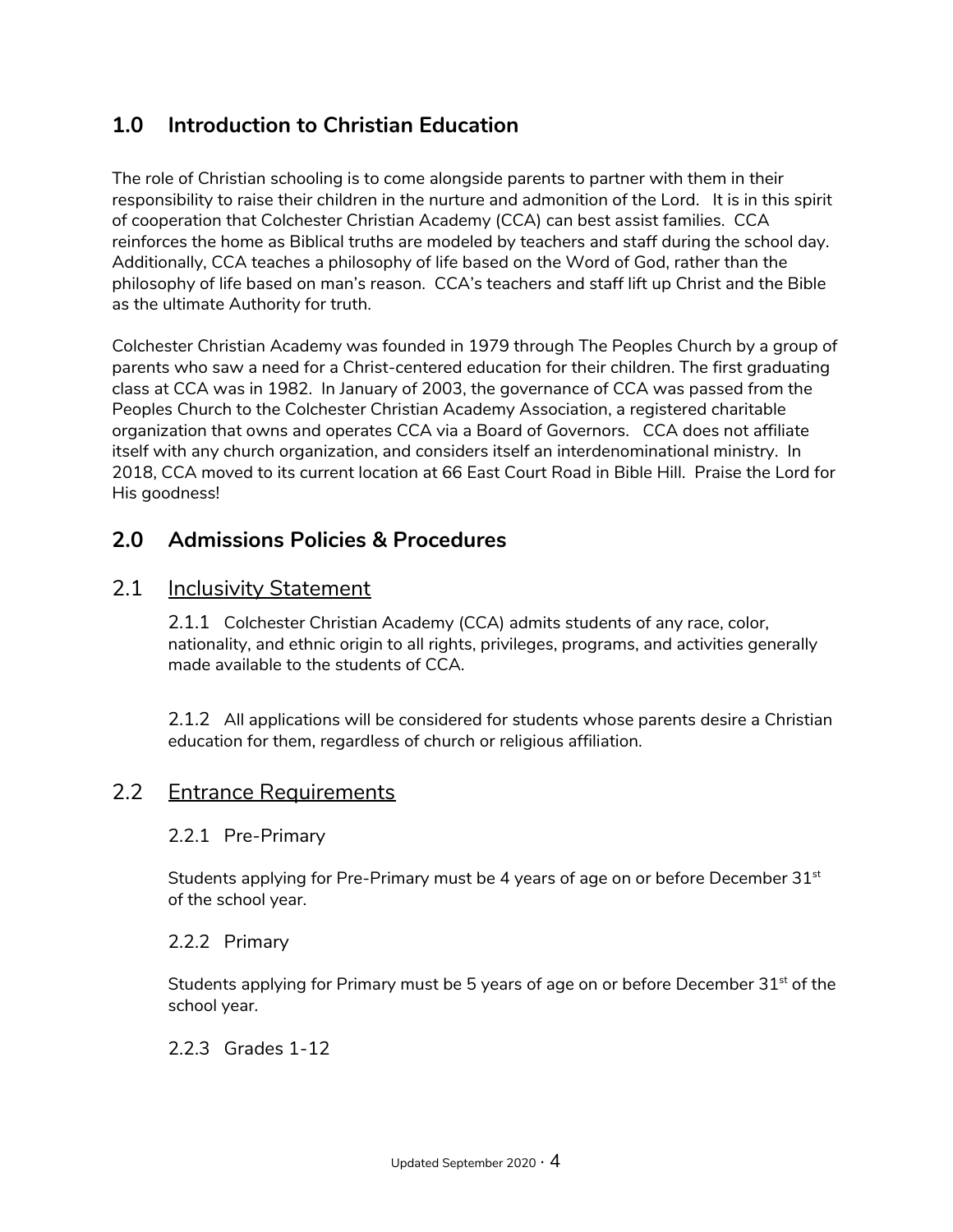Students applying for Grades 1-12 will require a review and evaluation of their most recent report card(s) for appropriate placement in our academic program. A student meeting is strongly encouraged before an admission decision is made as well.

2.2.4 Learning Exceptionalities and Psychological/Behavioural Challenges

While CCA makes every attempt to accept all students who wish to apply, our academic and social resource limitations prevent us from accepting students who exhibit severe learning exceptionalities or severe psychological/behavioural challenges. In those cases, admission would be considered on a case-by-case basis.

# 2.3 Admissions Appeals and Complaints

2.3.1 CCA reserves the right to accept, reject, retain, or dismiss any student for the well-being of other students, a teacher, or Principal.

2.3.2 In the case of having too many students wanting to enrol, the order of preference will be:

2.3.2.1 Siblings of children already enrolled at CCA.

2.3.2.2 Other children on a first come first served basis.

# 2.4 Tuition Assistance Program Process

2.4.1 Parents may request tuition assistance information from the school office as part of their admissions process.

2.4.2 Parents may complete and submit the tuition assistance application along with all the required supporting documents to the Principal on a **yearly basis**. All submissions and associated financial information are strictly confidential (known only by the Principal and Treasurer).

2.4.3 The Principal and the Treasurer will consider the request for tuition assistance. In extenuating circumstances, the request will be taken to the Board of Governors in strict confidentiality.

2.4.4 The Principal will notify the applicant family of the tuition assistance final decision.

2.4.5 If tuition assistance is granted, the tuition discount amount will be applied.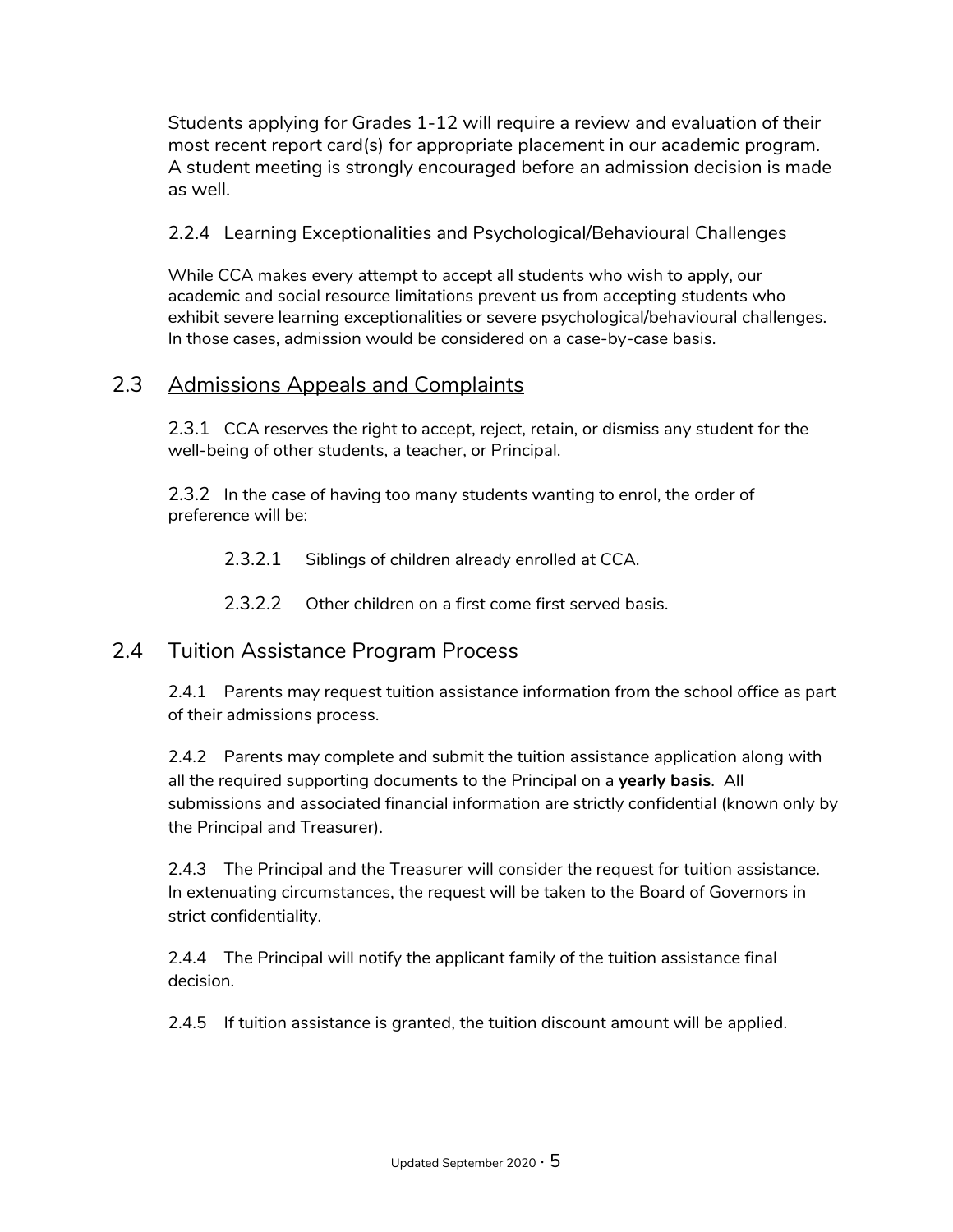# 2.5 Application & Supporting Forms/Documents

2.5.1 Application for Admissions

2.5.2 Authorization for Release of Student Records (Grades 1-12)

- 2.5.3 Student's previous report card(s) (Grades 1-12)
- 2.5.4 Tuition Assistance Forms (when applicable)

#### 2.6 Procedure for Admission

2.6.1 Admission inquiries are directed to the Student Services Department, and/or the Principal. Tours, attended events, or observation days are all part of the inquiry process as well.

2.6.2 Parent(s)/guardian(s), and student(s) in Grade 7-12, are asked to read the Student Handbook.

2.6.3 Parent(s)/guardian(s) submit the Application & Supporting Forms/Documents along with \$100 registration fee.

2.6.4 Parent(s)/guardian(s) and student(s) are invited for a tour and informal meeting with the Principal.

2.6.5 Application is reviewed and the parent(s)/guardian(s) are notified of the school's decision.

#### 2.7 Procedure for Readmission

2.7.1 Application will be given to the parent(s)/guardian(s) of current students each spring.

2.7.2 Application is reviewed and the parent(s)/guardian(s) are notified of the school's decision.

2.7.3 The Principal and the Board of Governors reserve the right to accept, reject, retain, or dismiss any student for the well-being of other students, teachers, or CCA as a whole.

#### 2.8 Refund Policy

2.8.1 The application fee for new students is non-refundable.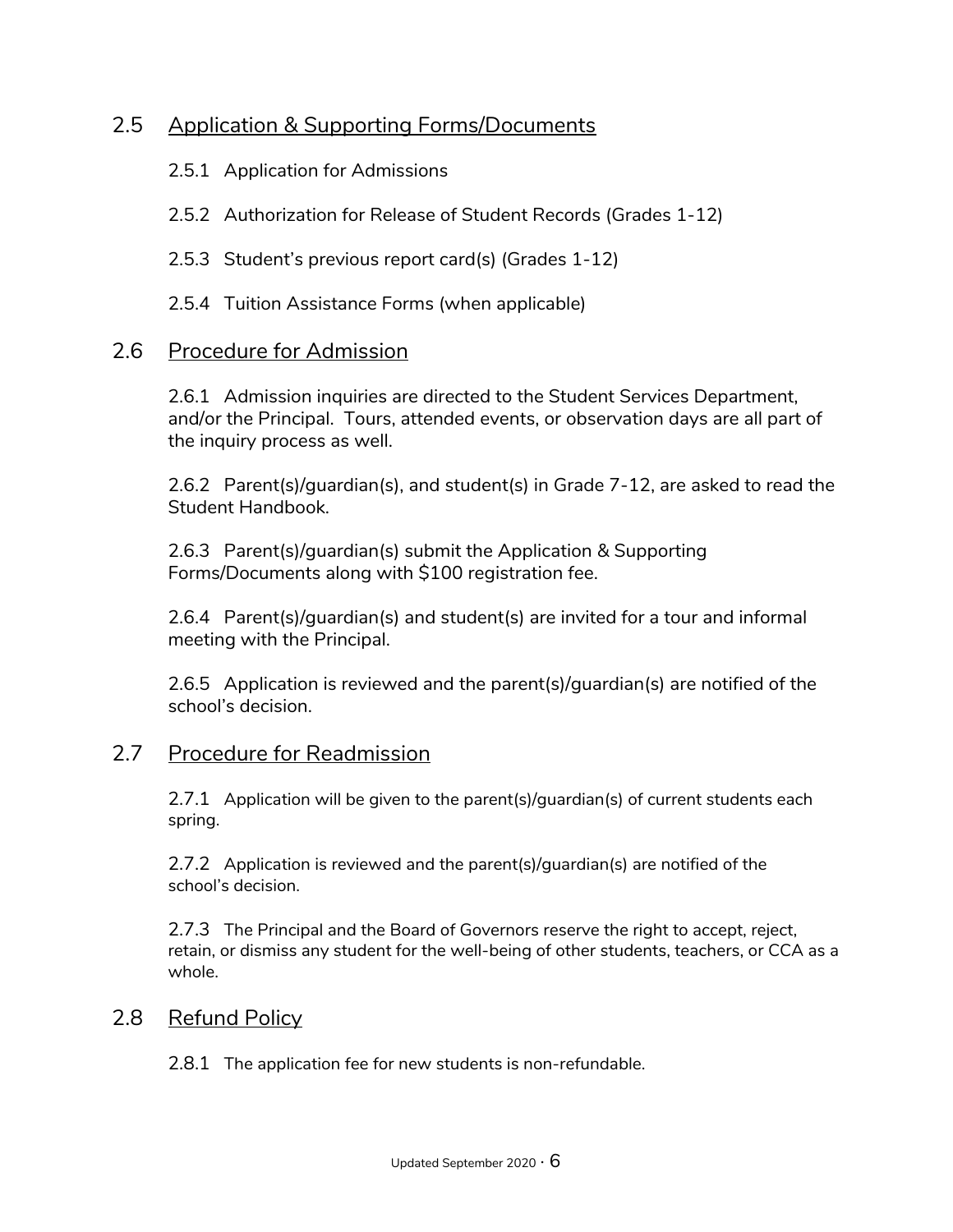2.8.2 Should a student need to withdraw for any reason, prepaid tuition will be refunded up until the last month the student was in school, at the discretion of the Principal and the Treasurer.

## 2.9 Prospective Family in the Admission Process

2.9.1 Participate in a tour of CCA and an informal meeting with the Principal.

- 2.9.2 Read the Student Handbook.
- 2.9.3 Complete the Application & Supporting Forms/Documents package.

2.9.3.1 Sign the Authorization for Release of Student Records (Grades 1-12) (Parent)

- 2.9.3.2 Provide the student's previous report card(s) (Grades 1-12)
- 2.9.4 Pay the \$100 application fee.

## **3.0 Academics**

## 3.1 Programs

3.1.1 Elementary (Pre-Primary-4)

This department consists of 3 self-contained classrooms teaching a blended curriculum including resources from A Beka Book Inc, Purposeful Design Publications and BJU Press. Subjects include Bible, Language, Mathematics, Penmanship, Phonics & Reading, Physical Education, Science and Spelling. Classes are combined into the following groups: Pre-Primary and Primary, Grades 1 & 2 and Grades 3 & 4.

#### 3.1.2 Middle School (5-8)

This department consists of 2 self-contained classrooms teaching a blended curriculum including resources from A Beka Book Inc, Purposeful Design Publications, Mosdos Press, and Nelson Canada. Subjects include Bible, Language & Literature, Mathematics, Physical Education, Science and Social Studies. Classes are combined into the following groups: Grades 5 & 6 and Grades 7 & 8.

#### 3.1.3 High School (9-12)

This department consists of 2 self-contained classrooms teaching a blended curriculum including resources from A Beka Book Inc, Purposeful Design Publications, and other secular publishers. Classes are combined into the following groups: Grades 9 & 10 and Grades 11 & 12. Subjects include: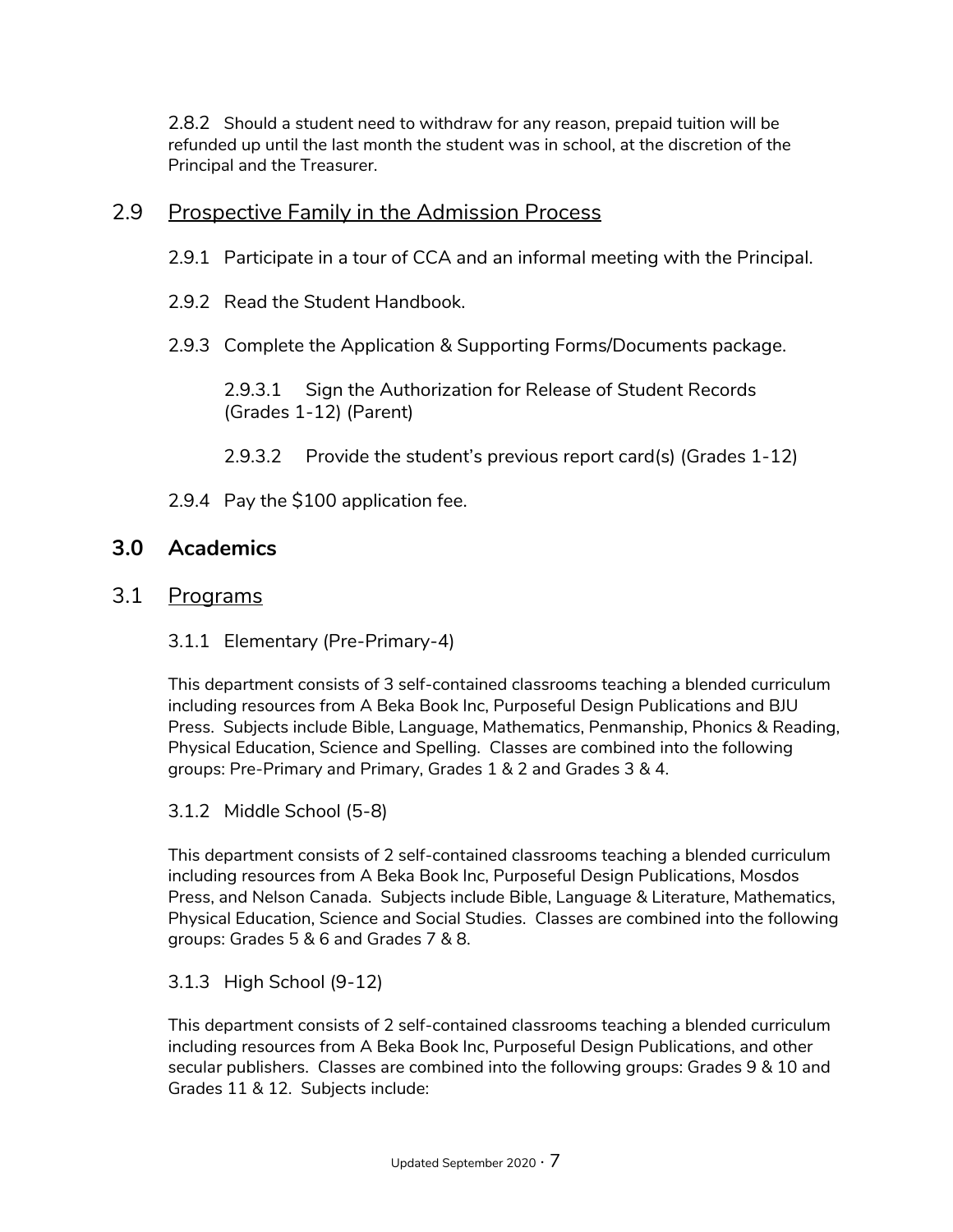| Grade 9           | Grade 10                          | Grade 11                       | Grade 12     |
|-------------------|-----------------------------------|--------------------------------|--------------|
| Algebra 9         | Bible 10                          | Bible 11                       | Bible 12     |
| Mi'kmag Studies 9 | English 10                        | Biology 11                     | Biology 12   |
| Bible 9           | Global Geography 10               | Canadian History 11            | Chemistry 12 |
| English 9         | Global History 10                 | Career & Life<br>Management 11 | English 12   |
| Keyboarding 9     | Keyboarding 10                    | Chemistry 11                   | Sociology 12 |
| Physical Ed 9     | Mathematics 10                    | English 11                     | Physics 12   |
| Science 9         | Physical Ed 10                    | Mathematics 11                 | Math 12      |
|                   | Professional<br>Communications 10 | Physics 11                     |              |
|                   | Science 10                        | Fine Arts 11                   |              |

# 3.2 Recommended Bible Version

#### 3.2.1 Elementary

We recommend the New King James Version (NKJV) for students in PrePrimary to Grade 4.

#### 3.2.2 Middle and High School

We recommend the following for students in Grade 5 - 12:

- English Standard Version (ESV)
- King James Version (KSV)
- New American Standard Bible (NASB)
- New International Version (NIV)
- New King James Version (NKJV)
- New Living Translation (NLT)

## 3.3 Transfer Credit

#### 3.3.1 Students entering CCA from other schools

Transfer credit will be given as generously as possible. Please see Section 2.2.3.

#### 3.3.2 Students transferring to other schools

Past history has indicated no problem in transferring credits earned at CCA to other schools if the student's academic performance was adequate.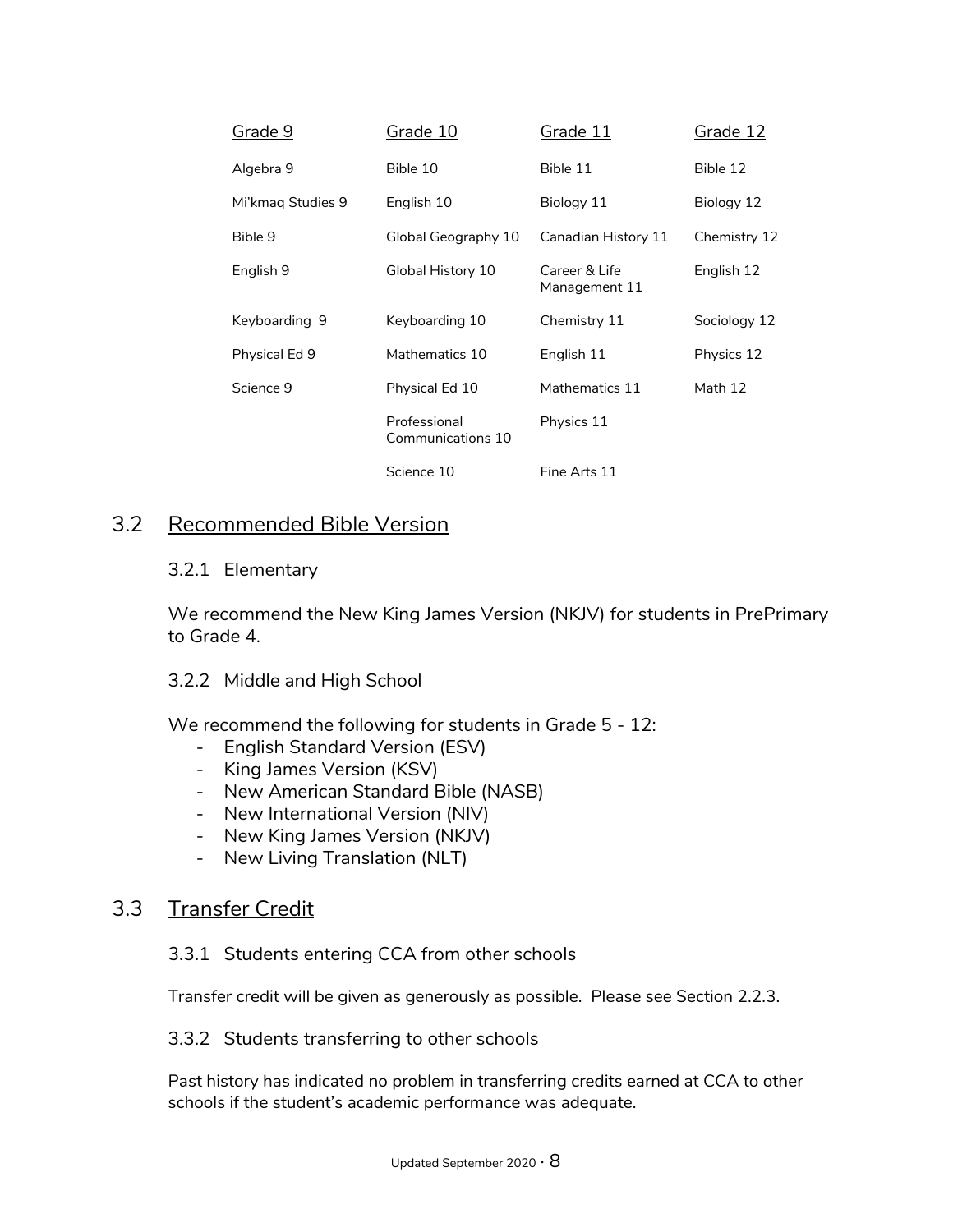# 3.4 Textbooks

Some courses use reusable textbooks, and students are expected to keep these textbooks in the condition that they were received. If a student's textbook is lost or damaged beyond re-use, the student's report card will be withheld until return or payment is made. The charge for the textbook will appear on the family's monthly statement.

## 3.5 Homework

Students should all expect to complete nightly homework. Homework is meant to practice skills learned in school and will not consist of unlearned material.

#### 3.5.1 Elementary

Homework will consist of reading and spelling.

#### 3.5.2 Middle School

Homework will consist of reading, spelling, projects, and studying for tests, as well as any incomplete class work. Since students are given ample time in class to work, this should be rare.

#### 3.5.3 High School

Homework will consist of regular assignments, projects, practice problems and studying for quizzes and tests. Students are given time to work on some of the above in class, so it is expected that they use their time wisely to minimize the time required at home.

# 3.6 Tests

If a student is sick or unable to attend school on the scheduled date of a test, a written or verbal excuse will be required from the student's parent/guardian. The student is expected to write the test upon their return to class, unless other arrangements have been made with their teacher.

# 3.7 Plagiarism

Students are always to tell the truth. This includes doing their own work on assignments, tests and exams and not trying to pass off someone else's work as their own. This is known as plagiarism. Consequences for plagiarism would be a grade of zero for the work or even failing the course.

## 3.8 Academic Probation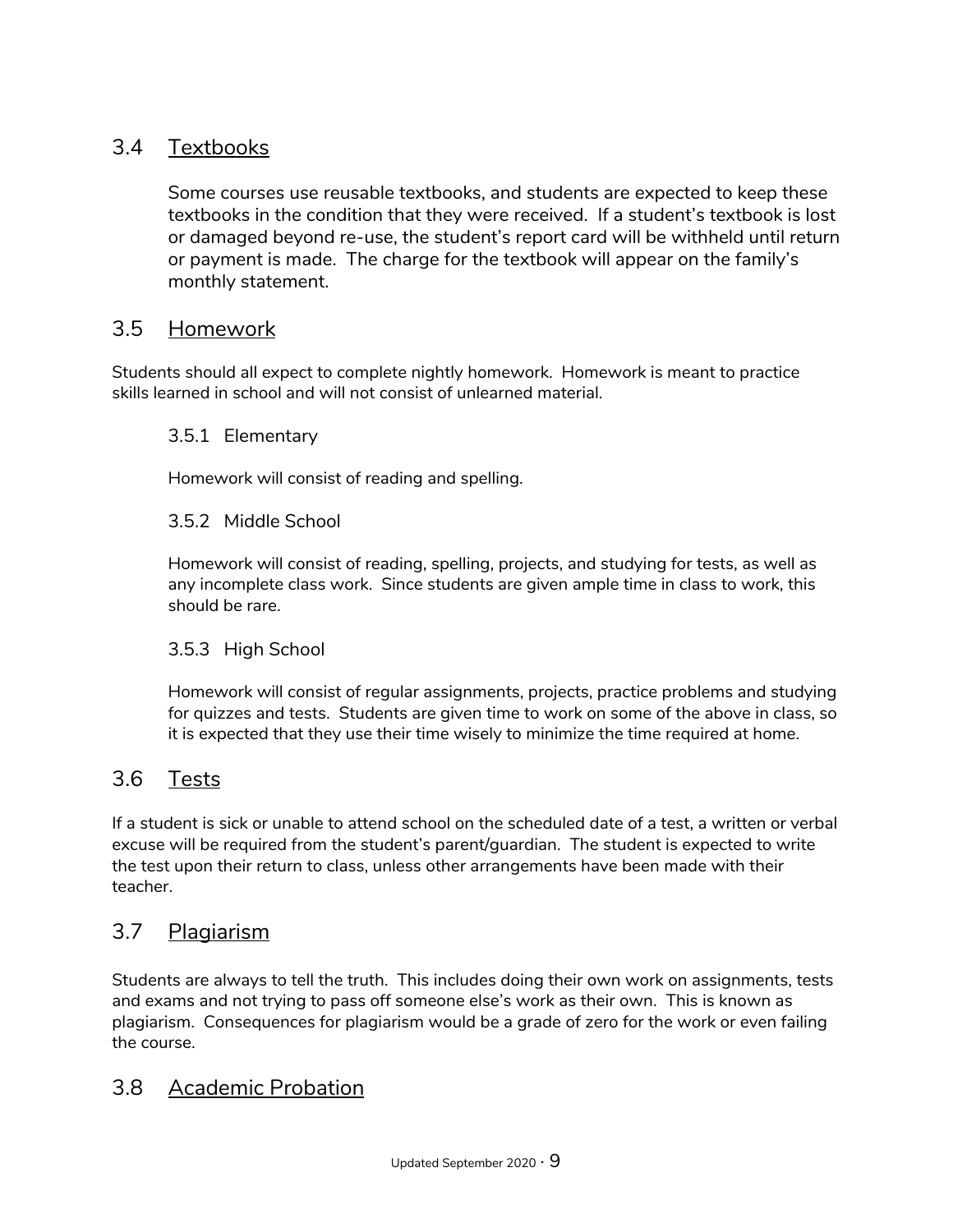If a student athlete is failing any subject (below 60%) they will not be permitted to represent CCA on a school team, including at practices, until they have succeeded in raising their average to a passing grade in that subject. Students may receive additional work to complete with the goal of raising their grade at the discretion of the teacher and Principal.

## 3.9 Achievement Testing

To evaluate student and curriculum progress, every two years students in Primary to Grade 12 are given the Canadian Achievement Test 4, a nationally recognized test of Language, Mathematics, and work skills. CCA students consistently achieve well above the national norm.

## 3.10 High School Exams

#### 3.10.1Sickness

If students are sick or unable to attend school on the scheduled date of an exam, a doctor's note will be required from the student's parent/guardian. The teacher and parent will decide on an acceptable date to re-write the exam.

#### 3.10.2Forfeiture of Exam Paper

Talking or cheating during exams is not permitted. Students unable to comply with this rule will forfeit their exam paper and receive a mark of 0.

#### 3.10.3Departure

Students may leave school property when finished their exam if being picked up by their parents. Students must **quietly** wait at the main door for pickup. If they are leaving on their own, written or verbal permission must be given by the parent. Students who will not be picked up until the end of the day are expected to be prepared with study or reading material.

# 3.11 Supplementary Exams

Students in Grades 7-9 may write up to 2 supplementary exams to acquire a passing mark of 60%. Students in Grades 10-12 may write 1 supplementary exam to acquire a passing mark of 60%. The minimum mark in each subject/course must be a 55% to qualify for a supplementary exam.

# 3.12 Report Cards and Progress Reporting

CCA operates with a four quarter academic year. Report cards are issued at the end of every quarter, approximately every 9-10 weeks. Please reference the *School Calendar* for exact dates.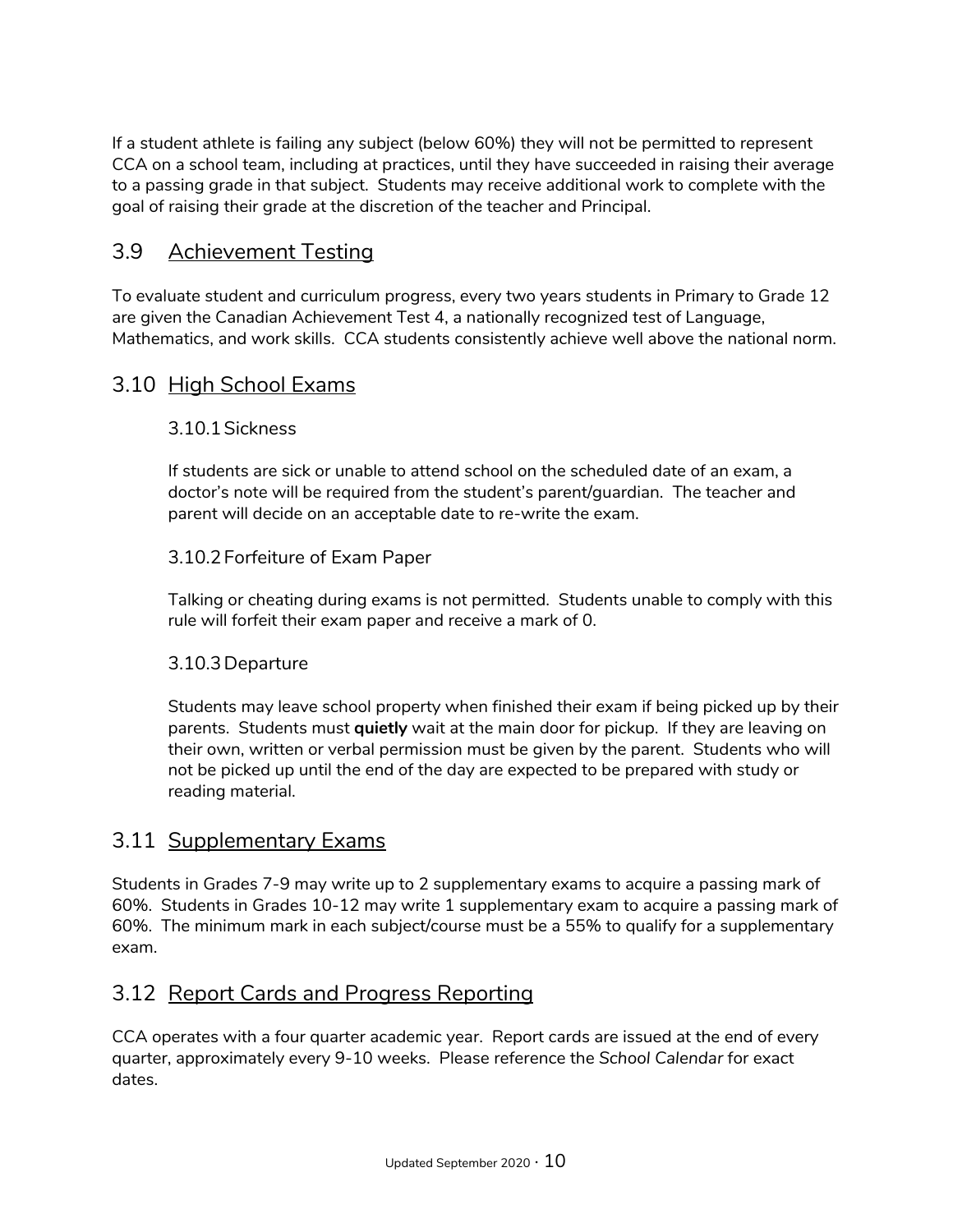The following methods are used to keep parents informed of their student's progress between report cards:

#### 3.12.1Elementary & Middle School

Students in Pre-Primary-Grade 8 will be required to bring home tests, quizzes, and other samples of work for their parents to sign and return to the teacher. We also encourage parents to regularly check Google Classroom to keep up to date with your student's progress.

#### 3.12.2High School

Parents will be notified of a student's difficulty in a subject or incomplete course work. Parents are also expected to regularly check Google Classroom for updates on your student's progress.

## 3.13 Parent-Teacher Communications

#### 3.13.1 Parent-Teacher Conferences

Parent-Teacher Conferences occur at the end of Quarter 1 and Quarter 3. Parents are asked to make every effort to attend.

#### 3.13.2 Everyday Communications

Parents should be aware that CCA's primary medium of communication is via email through either your student's classroom teacher or Student Services. Secondly, communication should be expected through your student's homework agenda in Elementary and Middle School.

#### 3.13.3 Dispute Reconciliation

The most effective and expected way to deal with parent-teacher misunderstandings or problems is for the offended party to go to the other person to discuss the offense with a view to solving it. This is known as the Matthew 18 Principle – "If your brother sins against you, go show him his fault just between the two of you." If this is not effective, another person such as the Principal can then be called to help mediate the problem.

#### 3.14 Promotion Requirements

#### 3.14.1Elementary

A minimum overall average of 60%, along with a 60% required in Math, Reading Skills and/or Language. Students must also have the social maturity level required for the next grade.

#### 3.14.2 Middle School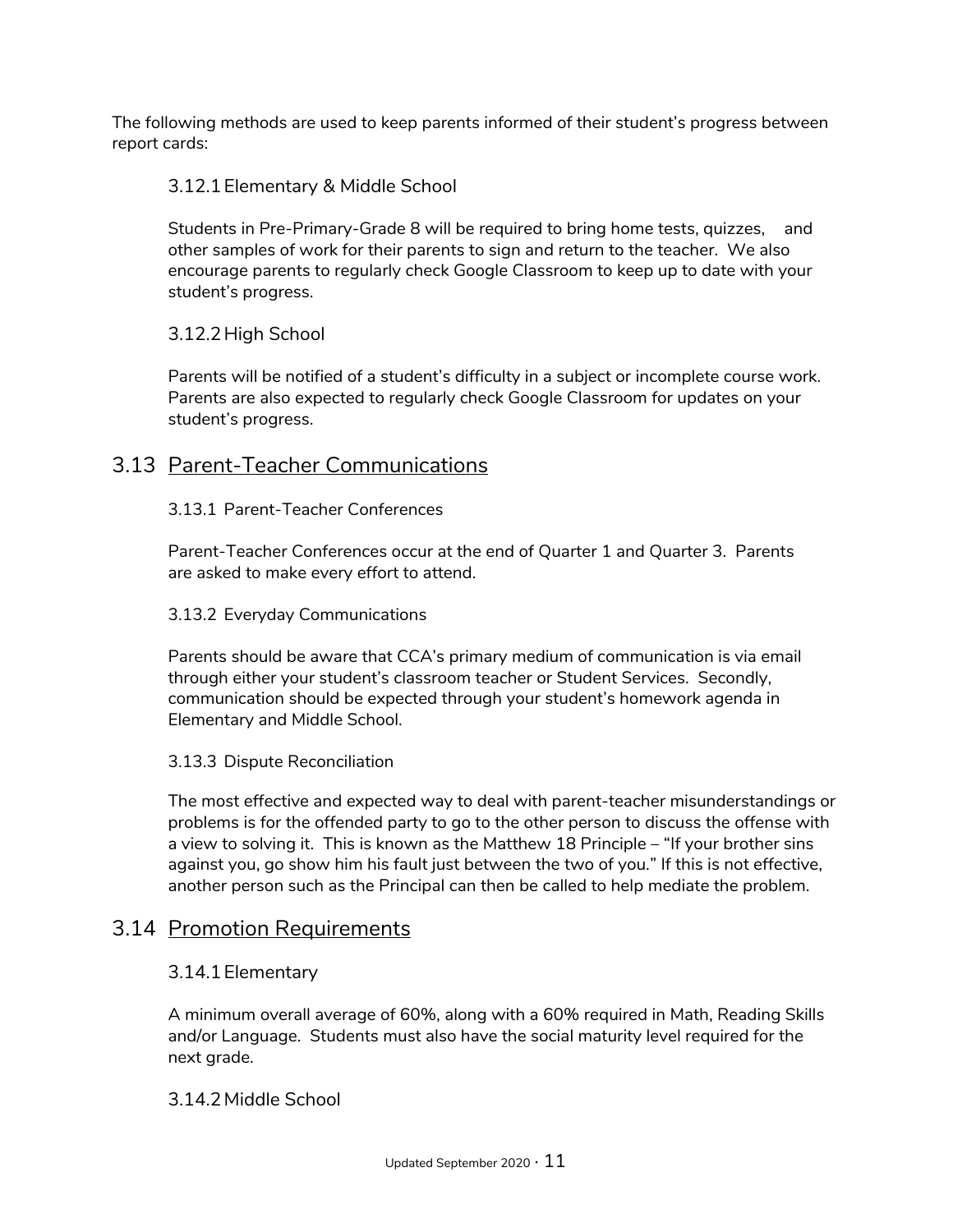A minimum overall average of 60%, along with a 60% required in Math and Language.

#### 3.14.3High School

A 60% is required to pass each course.

#### 3.15 Graduation Requirements

Students entering Grade 9 begin to earn credits toward graduation. Bible courses offered in grade 10, 11 and 12 (one semester per academic year) are **required** to graduate from CCA. In order to graduate, a student must accumulate a total of 18 credits (excluding Bible credits) with a maximum of seven grade 10 credits and a minimum of five grade 12 credits. The following is a breakdown of the requirements for our University Preparatory Diploma.

#### 3.15.1University Preparatory Diploma

| <b>Compulsory Courses</b>                            | Credits |
|------------------------------------------------------|---------|
| Bible                                                | 3       |
| English                                              | 3       |
| Mathematics                                          | 2       |
| Sciences (Physical Sci, Biology, Chemistry, Physics) | 2       |
| Social Studies (History, Geography, Economics)       | 2       |
| <b>Global Studies</b>                                | 1       |
| Fine Arts                                            |         |
| <b>Physical Education</b>                            | 1       |
| Career & Life Management                             |         |
| Electives (Technology, Math or Science)              | 2       |

The remaining four (4) credits (not all of which are taught each year) may be taken from the following subject areas as offered by the school: Mathematics, Science or Social Studies.

## 3.16 Honour Rolls

#### 3.16.1 Primary-Grade 6

3.16.1.1 Honours with Distinction

Awarded to students in Primary-Grade 6 with an average of 95-100% (rounded to the nearest whole number).

3.16.1.2 Honours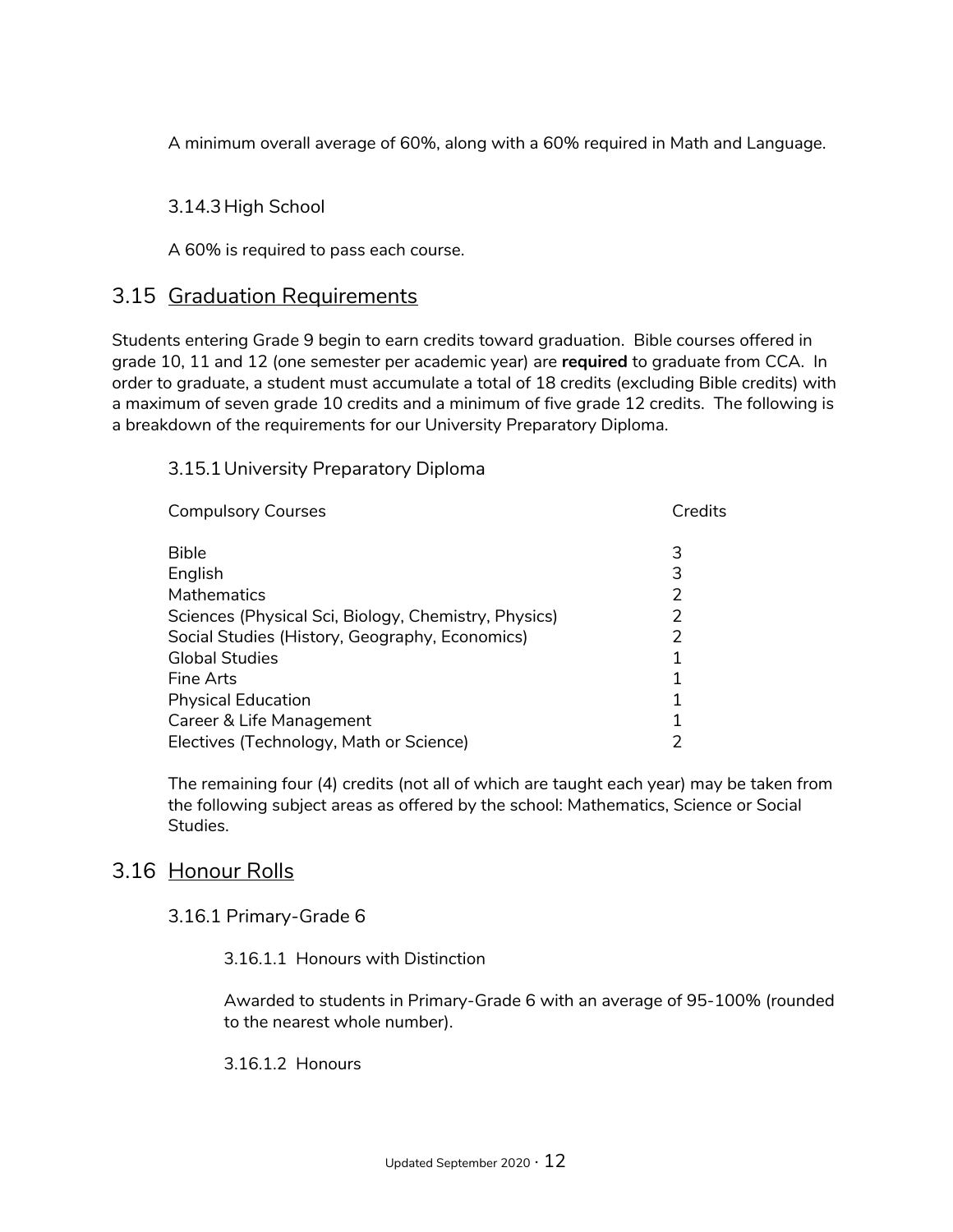Awarded to students in Primary-Grade 6 with an average of 90-94% (rounded to the nearest whole number).

3.16.2Grade 7-12

3.16.2.1 Honours with Distinction

Awarded to students in Grade 7-12 with an average of 90-100% (rounded to the nearest whole number).

3.16.2.2 Honours

Awarded to students in Grade 7-12 with an average of 80-89% (rounded to the nearest whole number).

#### 3.17 Awards

3.17.1 Alberta Allen Memorial Award

Awarded annually to the graduate with the highest mark in English 12.

3.17.2Arlie Priest Memorial Award

Awarded annually to three students (Elementary, Middle School and High School) who exhibit enthusiasm for CCA and school activities.

3.17.3 Christian Character Awards (one of each awarded per classroom)

- 3.17.3.1 David Award (*2 Peter 3:18a*) From a shepherd boy to a king, David's life was an example of progress, even though it was not immediate. This award goes to the student who exhibited progress throughout the school year.
- 3.17.3.2 Good Samaritan Award (*Colossians 3:2*) The Good Samaritan is an example to us of kindness even at a personal cost. This award goes to the student who exhibited kindness to follow students, putting others first.
- 3.17.3.3 Jonathan Award (*Proverbs 17:17*) Jonathan's example of loyalty to David is one of true friendship. This award goes to the student in each grade who endeavored to be a friend to those in our school.
- 3.17.3.4 Nehemiah Award (*Colossians 3:23*) Nehemiah is an example to us of hard work and persistence. This award goes to the student who exhibited consistent effort in all areas.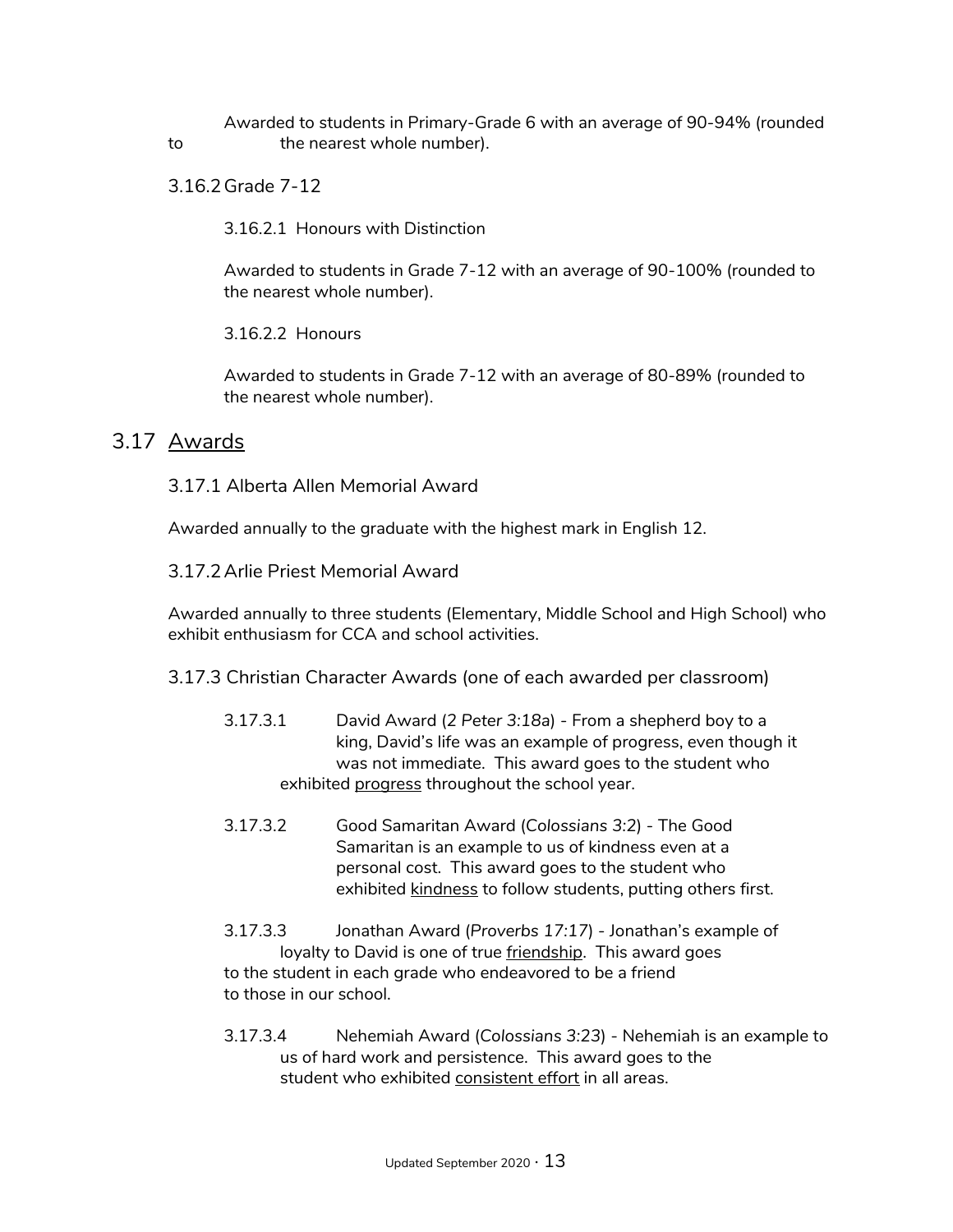- 3.17.3.5 Paul Award (*Philippians 4:11*) Paul showed an attitude of contentment, taking the bad with the good. This award is for the student who exhibited good sportsmanship and participation in non-academic subjects.
- 3.17.3.6 Peter Award (*1 Corinthians 15:58*) As Peter was known for his enthusiasm, often being the first to take action, this award is for the student who exhibited enthusiasm for school activities.
- 3.17.3.7 Titus Award (*Galatians* 6:2) As Titus could be trusted to carry out tasks for Paul and exhibited helpfulness towards others, this award goes to the student who exhibited responsibility and helpfulness.

#### 3.17.4 Scholastic Achievement

Awarded to the student with the highest average in Grade 1 - 12.

## 3.18 Scholarships

#### 3.18.1Aaron Ray Weatherbee Memorial Award

Awarded annually to two graduates who demonstrate financial need and are attending a post-secondary institution.

#### 3.18.2 Georgie Robinson Memorial Award

Awarded annually to one graduate who will be attending a post-secondary institution, has achieved academically an Honour Roll status and has demonstrated exemplary character and a good Christian testimony.

3.18.3Olive Wreath Award

Awarded annually to a graduate who has completed their entire education at CCA from Primary to Grade 12 who is attending a post-secondary institution and is in good standing with the school and fellow students.

## 3.19 Transcripts

#### 3.19.1Official Transcripts

Official transcripts are **only** sent from institution to institution – students/parents may request them, but not transport them. If time is critical, copies can be sent by email to requesting institutions with originals to follow in the mail.

#### 3.19.2Unofficial Transcripts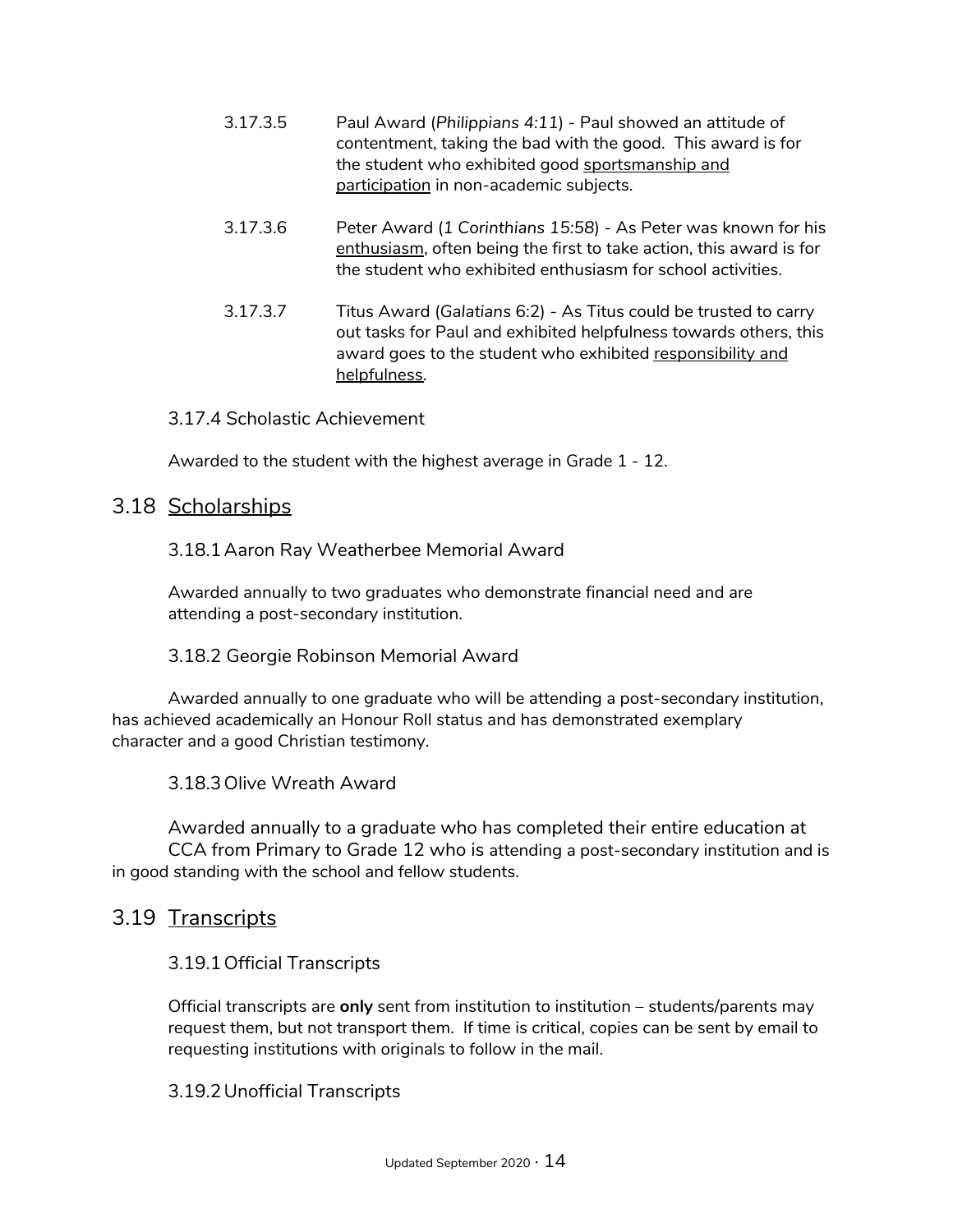Unofficial transcripts can be passed to parents or students upon request. Please give 48 hours notice for preparation. These do not have a signature or official seal.

#### 3.19.3Fees

All transcripts (both official and unofficial) are subject to a \$10 fee before the transcript is issued. This can be paid in the office or via PayPal at www.paypal.me/ccalovesjesus. The only exception to the fee is students who are in their Grade 12 year and are requesting them for post-secondary institutions.

## **4.0 Attendance**

## 4.1 Morning Arrival

Students should arrive at the school between 8:00 am – 8:20 am. At 8:00 am, the school playground is supervised and students in Pre-Primary to Grade 8 are expected to play outside until the first bell rings at 8:20 am. At that time students may enter the school. Students in Grade 9-12 are granted the privilege of staying inside at this time. We do **not** offer supervision inside or outside the school before 8:00 am.

## 4.2 Late

Students are considered "late" for school when they arrive after 8:30 am. Students are considered "late" for class when they arrive after the start of class, such as after recess or lunch.

#### 4.3 Absences

#### 4.3.1 Elementary & Middle School

Students arriving after 9:55 am will be marked absent for the morning. Students leaving before 1:00 pm will be marked absent for the afternoon.

#### 4.3.2 High School

Attendance is taken at the beginning of every class. Students will be marked late if they arrive before the halfway point of the class, and absent if they either do not arrive or arrive after the halfway point of the class.

#### 4.3.3 School Notification

Parents should submit written or verbal notification by 8:30 am if their student will be absent during all or part of the school day.

#### 4.3.4 Family Vacation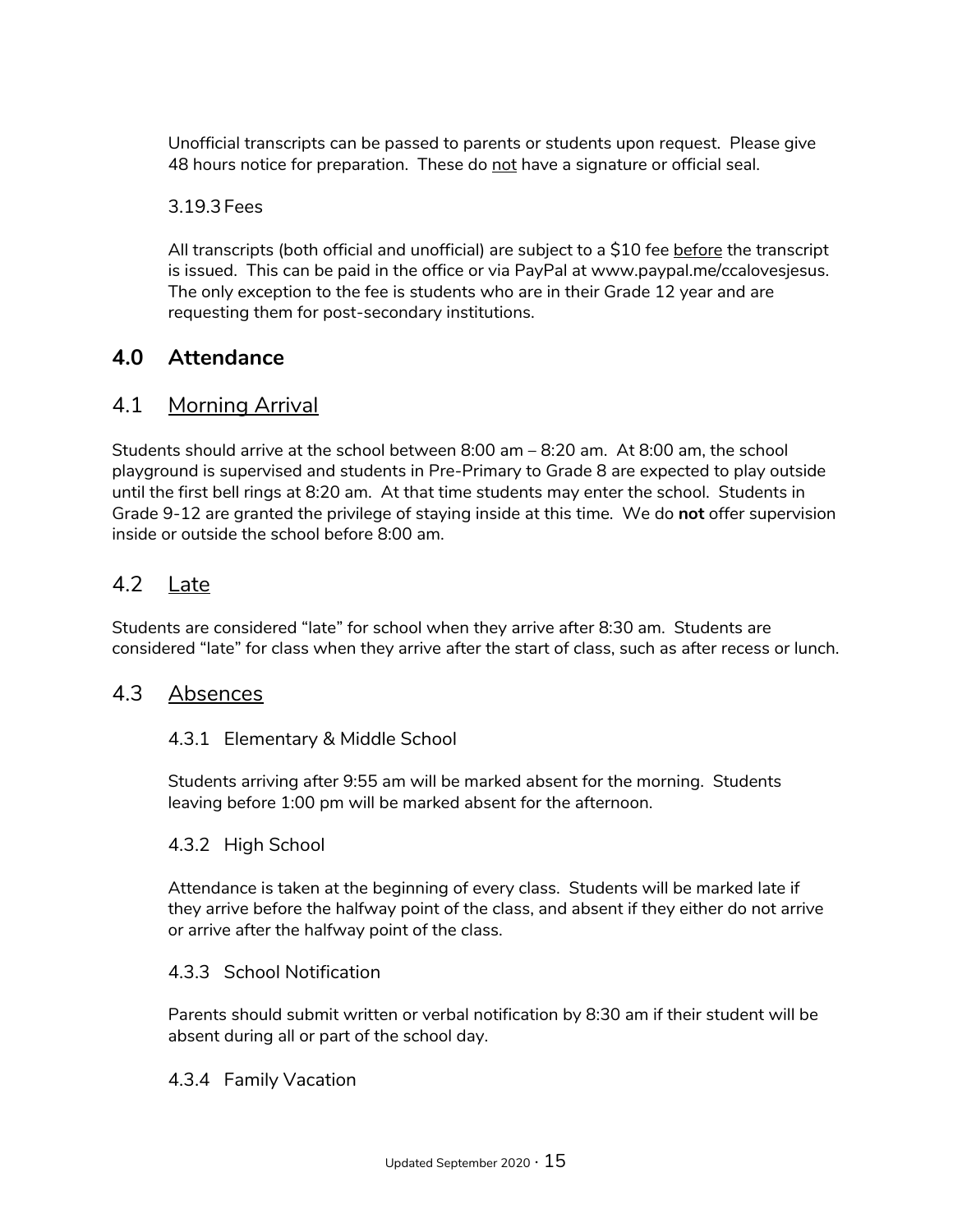We understand that some families choose to go on vacation while school is in session. It can be difficult for our teachers to estimate the amount of class work and homework that would be required to complete during this absence, and creating work packages for students can be very time consuming. For this reason, teachers are not obligated to prepare custom work packages for students before they leave on vacation. As with any absence, it is a combined effort of home and teacher to resolve the missed school time and get caught up on school work.

## 4.3.5 Special Events

4.3.5.1 Students are expected to be in attendance for all school events, including field trips, student council events, sporting events, etc. Missing a day, regardless of the event, will result in being marked absent.

4.3.5.2 Students who are away from their class while participating in CCA sporting events will be marked present.

4.3.5.2 All students are also expected to be present for the Christmas Program, Graduation (Grade 7-12 only) and Awards Night.

#### 4.3.6 Chapel

Chapel is a regular part of our week at CCA, with Junior Chapel on Friday mornings and Teen Chapel on Wednesday mornings, and various Special Chapels throughout the year. Chapel is compulsory at CCA and students are expected to attend chapels regularly.

## 4.4 Recess

Recess occurs from 9:55 am - 10:10 am and students in Pre-Primary to Grade 8 are expected to play outside and not re-enter the building without supervisor's permission. Students in Grade 9-12 are granted the privilege of staying inside at this time. Students in Grade 7-12 may leave school property during recess **only** if their parents have granted them permission on the *Permission Form*. Also see Grade 7-12 Conduct (under Section 6.2.1).

#### 4.4.1 Inclement Weather

In the event of rain or temperatures reaching -15<sup>o</sup>C (with the wind chill), students will be kept in for recess and lunch breaks.

## 4.5 Lunch

4.5.1 Lunch occurs from 12:15 pm - 12:35 pm. Students are expected to bring their own lunch (unless they order hot lunch) and are required to eat in their designated location.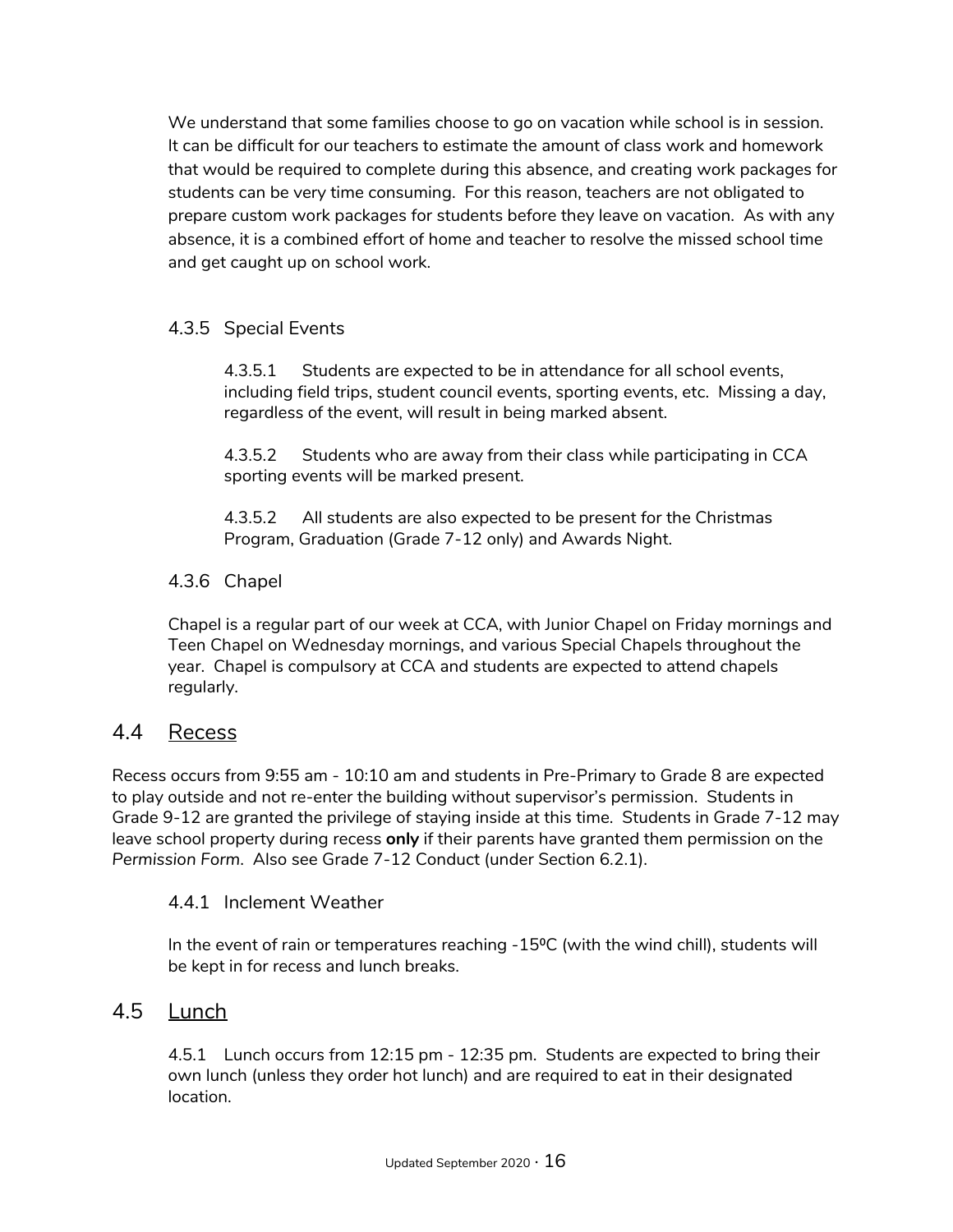4.5.2 Break occurs from 12:35 pm - 12:55 pm, and the same rules apply as for Recess (Section 4.4).

#### 4.6 Dismissal

#### 4.6.1 General Protocol

School is dismissed at 3:00 pm for all students. Families with students in Pre-Primary to Grade 12 **all** exit through the main entrance. Families with students in Grade 5-12 **only** exit through the backdoor along Armstrong Avenue. Students will only be released when the approved parent or guardian is present at the door.

#### 4.6.2 Alternate Transportation

If a student will be picked up by someone other than their parent or guardian, or on their own (walking, driving, etc), written or verbal notice from the parent must be given to the office ahead of time.

#### 4.6.3 After 3:10

If a student remains after 3:10 pm, they will be directed to stay with the After School Care supervisor. Please refer to After School Care (Section 7.0) for more information.

#### 4.7 Cancellation of School

4.7.1 A cancellation of school will coincide with the closing of public schools. Using our texting system, CCA parents will receive a cancellation text as soon as possible in the morning. When school is to be closed or delayed due to weather or road conditions, an announcement will be made on local radio stations. The announcement will not refer to CCA specifically but will refer to all schools in the Chignecto-Central Regional Centre for Education, or all schools in the counties of East Hants and Colchester. A note will also be posted on our Facebook Parent Page.

4.7.2 If school is cancelled **during** the school day, an announcement will be made on radio stations. Parents will also be sent a text, and possibly called to ensure the message is received.

#### 4.8 Leaving the Property

#### 4.8.1 Pre-Primary - Grade 6

No student should leave the school property during school hours. Students should only leave early with a parent or guardian.

4.8.2 Grade 7-12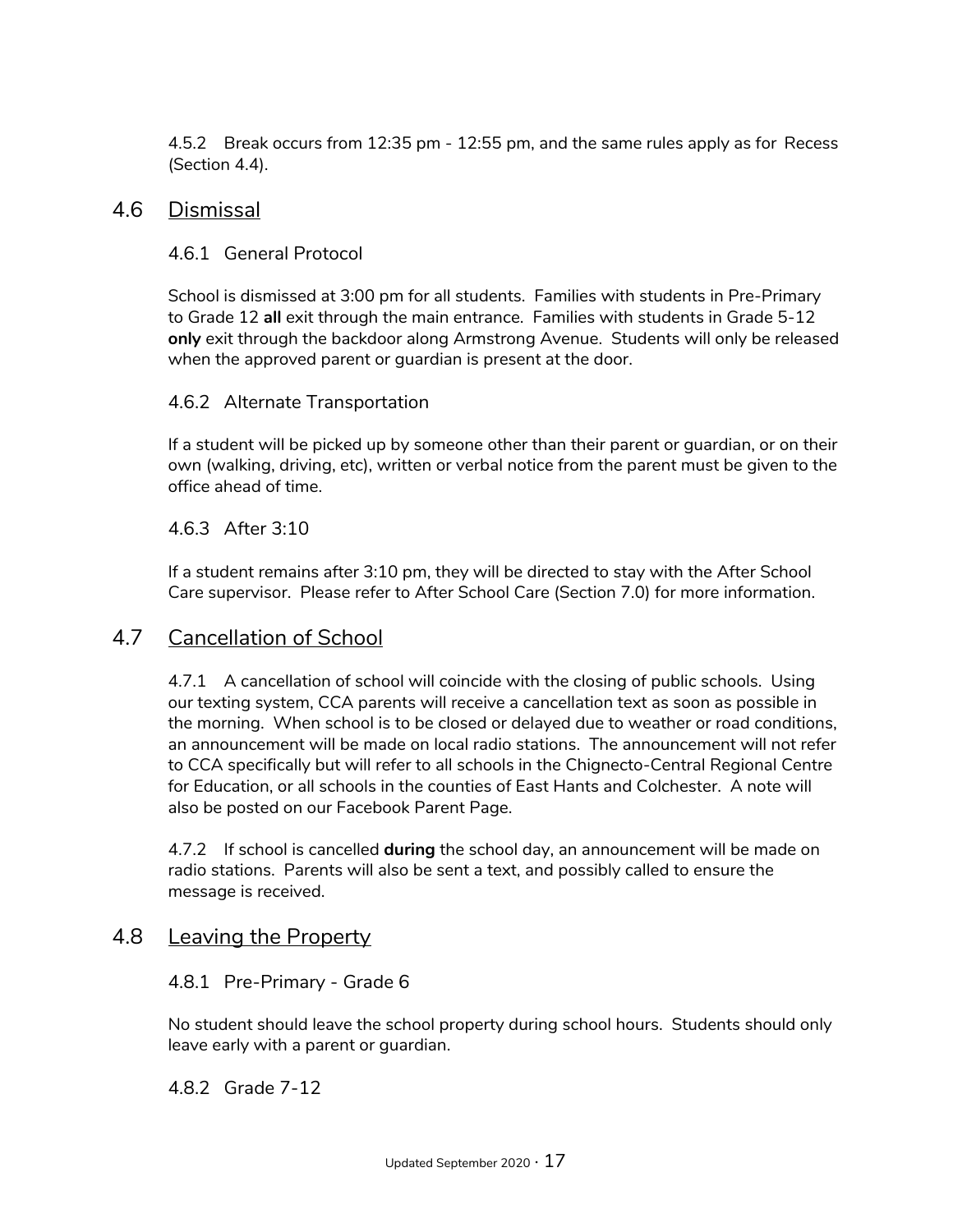Students in Grade 7-12 may leave the school property during recess and lunch break **only** if their parents have given them permission on the *Permission Form*. This is a privilege, and if students are habitually late returning after breaks, this permission will be revoked. Also see Grade 7-12 Conduct (under Section 6.2.1).

## 4.9 Student Withdrawal

If, for any reason, parents find they must withdraw a student during the school year, they are asked to use the following procedure:

4.9.1 An exit interview should be scheduled with the Principal to discuss the reasons for withdrawal.

4.9.2 Workbooks, library books and all other school materials must be turned in to the school office.

4.9.3 See Refund Policy (Section 2.8)

# **5.0 Dress Code**

- 5.1 Girls
	- 5.1.1 In general, undergarments should not be seen.

5.1.2 Shirts should be modest. There should be no inappropriate pictures or language on shirts.

5.1.3 Jeans should only have open rips at the knee and below, and leggings should only be worn with tunic-length tops. Athletic pants are permitted but they should be modest.

- 5.1.4 Shorts, skirts and dresses should be modest.
- 5.1.5 Phys Ed attire should follow all the above modesty requirements.

# 5.2 Guys

5.2.1 In general, undergarments should not be seen.

5.2.2 Shirts should be modest. Sleeveless shirts can be worn if the underarm is not gaping. There should be no inappropriate pictures or language.

5.2.3 Jeans should only have open rips at the knee and below. All pants should all be modest fitting, including shorts. Athletic pants are permitted but they should be modest.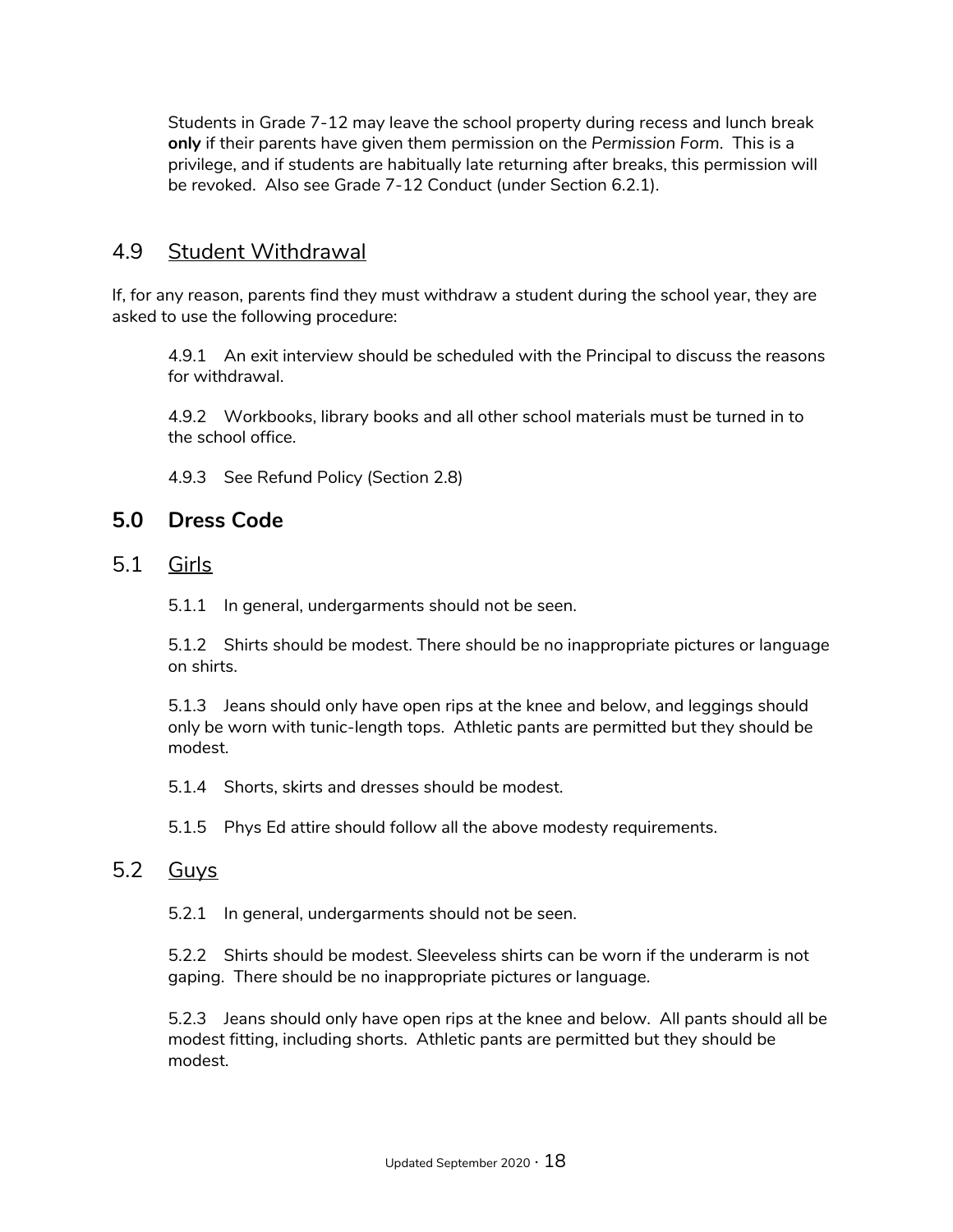5.2.4 Phys Ed attire should follow all the above modesty requirements.

## 5.3 Footwear

#### 5.3.1 Elementary & Middle School

All students are required to have two pairs of shoes: an indoor pair of athletic sneakers for use in Phys Ed class in the gymnasium, and an outdoor pair.

#### 5.3.2 High School

All students are required to have a pair of clean athletic sneakers for use in Phys Ed class in the gymnasium. Students may wear their regular footwear to all other classes.

## 5.4 Related Items

5.4.1 Body piercings and tattoos are expected to be appropriate (nothing in direct opposition to CCA principles or Christianity) and not draw excessive attention.

5.4.2 Any pictures or slogans, whether on clothing, jewellery or tattoos, should not contain objectionable pictures, writing or symbols depicting violence, profanity, racial or gender discrimination or that otherwise demeans an identifiable individual or group, or promotes a lifestyle contrary to the Word of God.

5.4.3 Hats are not to be worn in the school building.

5.4.4 Hair must be neat and clean.

5.4.5 All questions or concerns regarding the Dress Code should be forwarded to the Principal.

## 5.5 Special Events

Students are expected to be dressed up for special events such as the Christmas program, Graduation and Awards Night. This simply means dress/polo shirts with dress pants/shorts for guys and dress tops with a skirt/dress pants or dresses for girls. All modesty standards apply.

# **6.0 Student Standard of Conduct**

## 6.1 General Conduct Rules

6.1.1 Classes are to be orderly and quiet when lining up in hallways. Teachers will decide the appropriate times for socialization and will instruct their classes accordingly.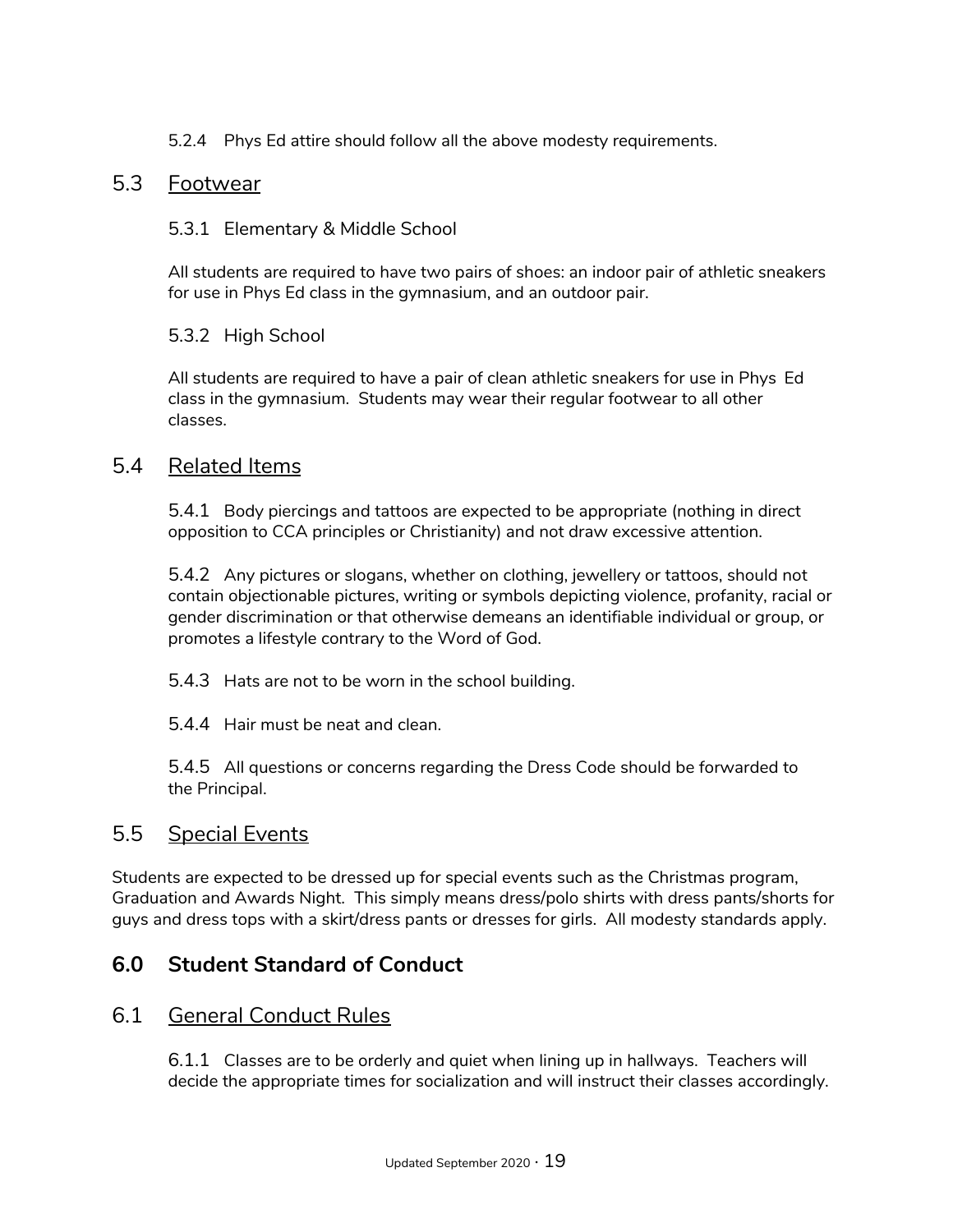When returning to the building from play, students should remain outside and wait for the teacher to lead them into the building quietly.

6.1.2 Students should be respectful of others' rights and property. Students should not enter another student's desk or handle his/her personal belongings.

6.1.3 Students should also respect and take care of school property. If any damage occurs, the student involved will be held responsible for the cost of repair or replacement.

6.1.4 Students should at all times respect the authority of all teachers, staff and school personnel.

6.1.5 Students are NOT permitted to bring any weapon, or item that looks like a weapon, including but not limited to guns, knives, sharp objects or other items designed to injure or capable of causing injury. A violation of this policy may result in immediate dismissal from school.

6.1.6 Students are required to follow the Personal Electronic Device Policy with regards to bringing electronics to school. Please see Personal Electronic Device Policy (Section 7.0) for more information.

6.1.7 Students will be instructed to use playground equipment safely. They are not to misuse the equipment, or engage in fighting behaviours.

6.1.8 Body contact in games is permissible only during supervised, organized games. Otherwise, students are not to engage in aggressive play.

6.1.9 Any vulgar, profane, racial or discriminatory language will not be permitted.

## 6.2 Grade 7-12 Conduct

6.2.1 Students may not leave school property without the permission of their parent/guardian, and without notifying their teacher or the Principal. Permission may be granted using the *Permission Form* filled out at the beginning of the academic year. CCA is **not** responsible for students or their behaviour when they are off property students leave at their own risk with their parent's permission. This is a privilege, and if students are habitually late returning after breaks, this permission will be revoked.

6.2.2 Students are expected to use school internet with the permission of a teacher, and for school work only. Students are held to a high moral standard, which includes, but is not limited to, not viewing inappropriate websites, not copying website content for work, and not participating in bullying behaviours on social media.

6.2.3 Students are expected to show appropriate, honourable and uplifting social media behaviours, and respect the wishes of others, especially when it comes to taking photos or videos. While the staff and administration are not responsible for what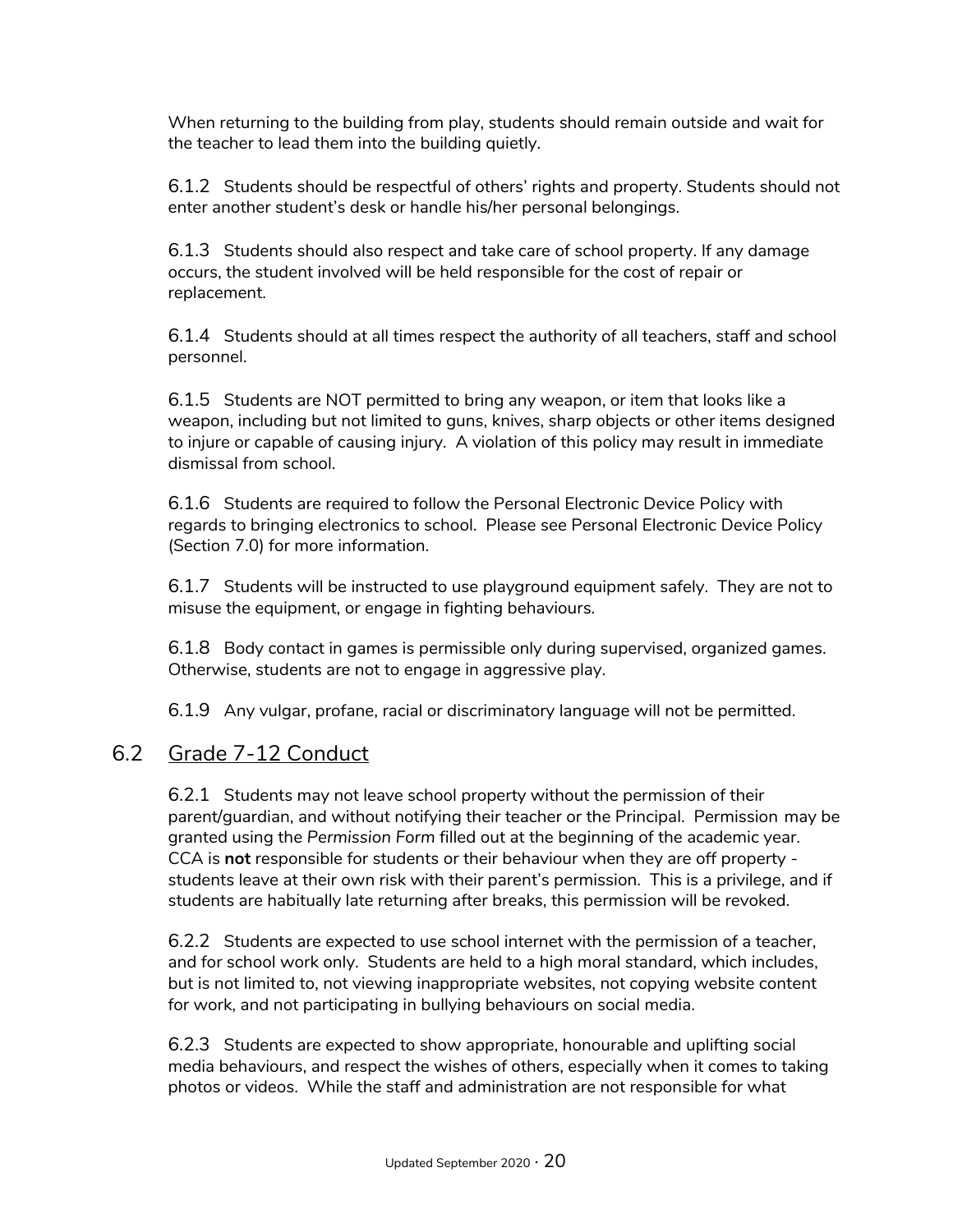happens on social media, we encourage our students to behave according to Ephesians 4:29 in building others up according to their needs.

6.2.4 Students are expected to show appropriate dating behaviours at CCA. All families have different convictions and beliefs regarding appropriate dating behaviors, and it is the responsibility of the student to carry out the wishes of the parent. At CCA, we will uphold the standard that most physical contact should be reserved for marriage and couples are expected to minimize physical contact while on campus.

6.2.5 The use or possession of tobacco, vaping products, alcohol, cannabis and/or narcotics (and paraphernalia) is strictly prohibited on campus and strongly discouraged off campus. The use and abuse of these various substances can be damaging and we at CCA want to foster a safe and healthy learning environment.

6.2.6 Students must be aware that their personal possessions, desk and locker may be searched at any time without prior notice by the Principal if there is any suspicion of dangerous or illegal items.

## 6.3 School Boundaries

6.3.1 The bathrooms next to the Principal's office are for staff or accessibility needs only. Student bathrooms are located downstairs or in the gymnasium.

6.3.2 The gymnasium is off-limits without a staff member present.

6.3.3 The Principal and Student Services offices are out of bounds to students not on authorized school business.

6.3.4 Students may only use the photocopier with staff permission.

6.3.5 The school phone (located outside Student Services office) may be used by students with staff permission.

#### 6.4 Discipline

#### 6.4.1 General Discipline

In most cases, teachers will handle discipline in their classroom through verbal correction, loss of a privilege or detention. At times, this also may go through the Principal.

6.4.1.1 Corporal Punishment

It is the policy of CCA to **not** use any form of corporal punishment.

#### 6.4.2 Suspension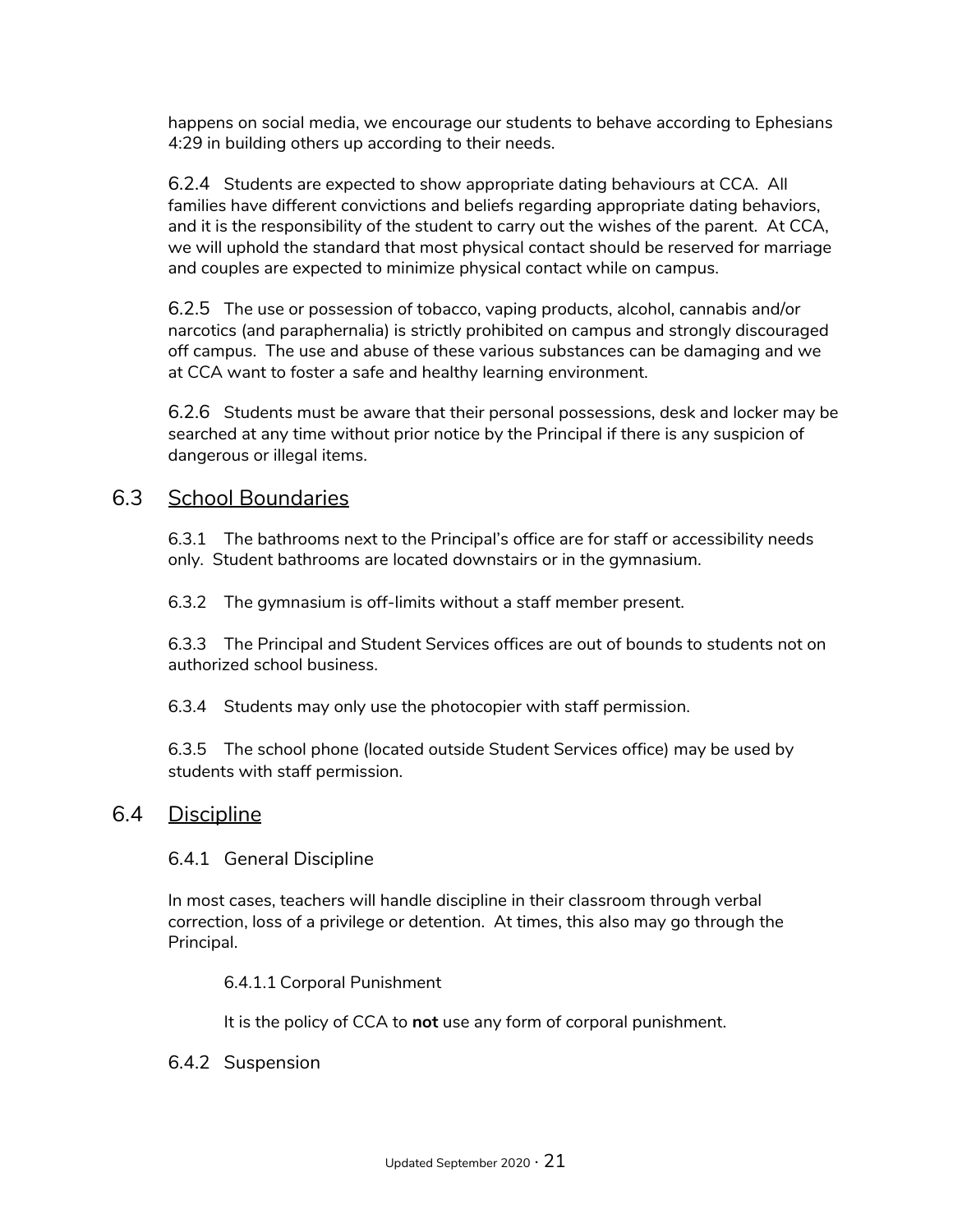In-School Suspension (ISS) or Out of School Suspension (OSS) may be given to punish students with excessive behavioural issues. Grounds for ISS or OSS include, but are not limited to, inappropriate use of the internet, possession of any sort of a weapon at school, physical, verbal or emotional abuse of school staff or students, sexual misconduct, malicious damage to property, truancy and repeated cursing or foul language.

## 6.4.3 Expulsion

CCA reserves the right to expel any student at any time during the school year for the well being of students and staff as it sees fit without prior notice. Grounds for expulsion include, but are not limited to, the use, sale or purchase of illegal substances, any other criminal activity, use of alcohol, tobacco, cannabis and/or narcotics at school, drunkenness, theft, vandalism, or any of the above-mentioned issues from Suspension (Section 6.4.2).

#### 6.4.4 Parental Support

It is vital that parents/guardians back the school in the discipline of their student(s). Parents are always welcome to inquire regarding the details of the specific discipline administered.

# **7.0 Personal Electronic Device Policy**

# 7.1 Introduction

At CCA, we strive to help parents prepare their children for success and growth in Christ's image. We believe that young adults are capable of building skills for self-control, self-monitoring and responsibility with guidance from Christian mentors, teachers and staff. Personal Electronic Devices (PEDs) are a necessity in our modern lives, and can be immense blessings as well as educational tools. However, the use of PEDs can be a distraction in the classroom and should be monitored carefully.

## 7.2 Protocol

7.2.1 By the 8:30 am bell, all students shall forfeit their PED(s) to a designated **drop zone** in their homeroom classroom. Students are **required** to bring their own USB charging cord if they choose to charge their personal device.

7.2.2 The PED should be set fully on **silent** (no ringtones or vibration).

7.2.3 The PED will remain at the drop zone for the duration of the class at the **discretion of the teacher**. If a teacher deems it useful for educational purposes, they shall instruct students on the use of their PED.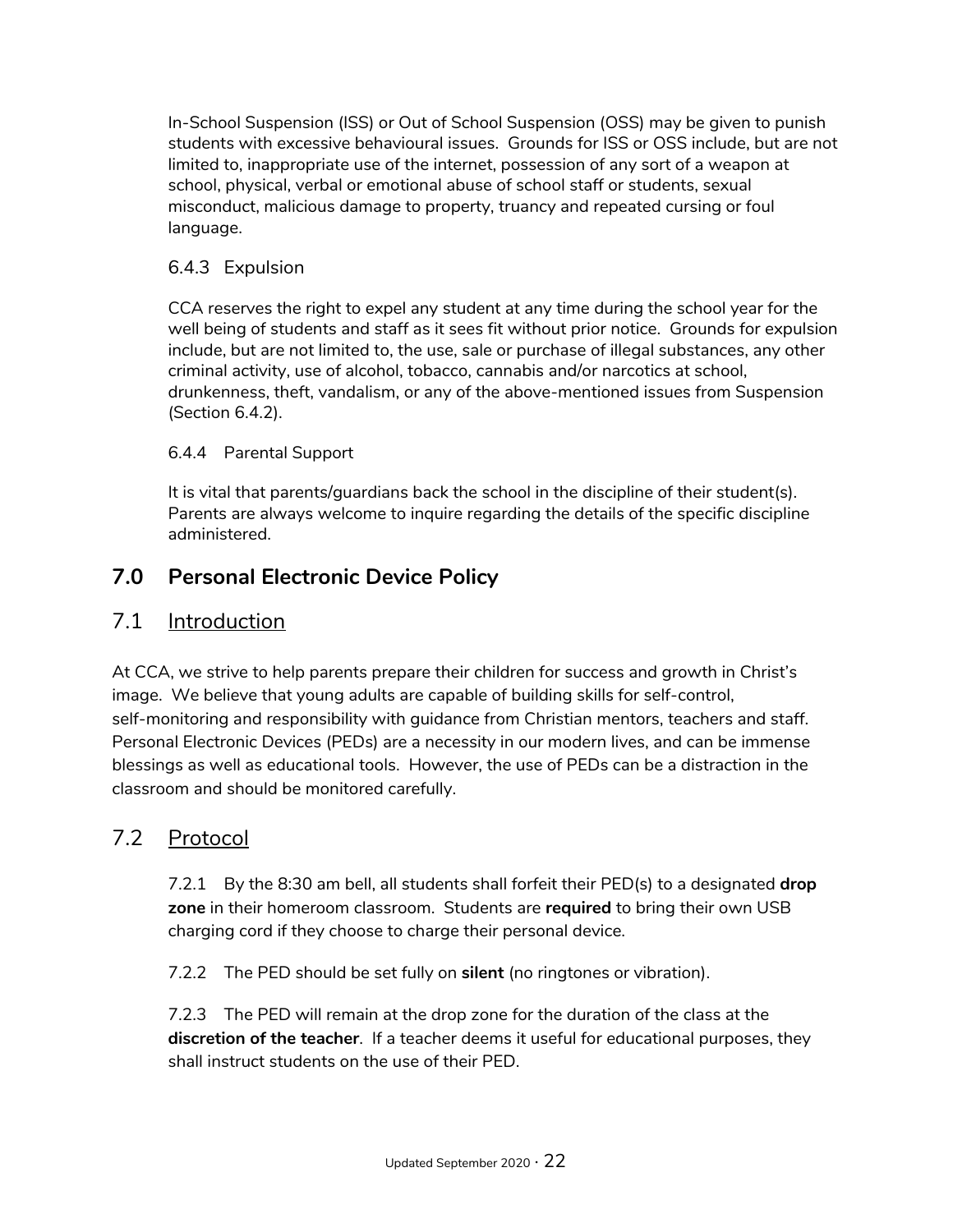7.2.4 In the case of educational use, if students are found using their PED for other purposes, they will receive a warning. For a second offence, they will be disciplined at the teacher's discretion. For ongoing issues, the student will be referred to the Principal.

7.2.5 Students may have the use of their device during all breaks (recess and lunch) but it should be returned to the drop zone before the beginning of the next class.

7.2.6 Students and parents **must** be aware that any student bringing **any** electronic device to school assumes all risks involved, and CCA and its staff are not responsible for loss or damage.

# **8.0 Health & Safety**

## 8.1 Fire Drills & Emergency Procedures

Regular fire drills are held during the year. A schedule of fire regulations and exits is posted in each room. Other emergency procedures will also be practiced during the school year.

## 8.2 Student Illness

8.2.1 Parents are asked not to send their student to school if he/she has a fever, a cough, cold, flu or other contagious condition. The parent should call in the morning to inform the school of a student's absence by 8:30 am.

8.2.2 We ask that your student does not return to school until the day after being symptom free (including fever, vomiting, diarrhea or persistent cough), or the day after starting a medication prescribed by your doctor.

8.2.3 Illnesses spread quickly in the school environment - even to the teachers and volunteers. The student will not miss too much work in a day or two off school and the rest will speed recovery and prevent infection of others.

## 8.3 Medications

#### 8.3.1 Administering Personal Medications

8.3.1.1 No medications will be given to a student without written permission and full directions provided by a parent or their doctor. Full directions include time(s) of administration, amount, repetition, etc.

8.3.1.2 Medications should come in the **original** bottle, and in the case of a prescription, with the complete prescription label.

8.3.2 Administering General Medications (Aspirin, Tylenol or Advil)

No medications (Aspirin, Tylenol or Advil) will be given to a student without the *Permission Form* completed and without additional verbal consent from the parent or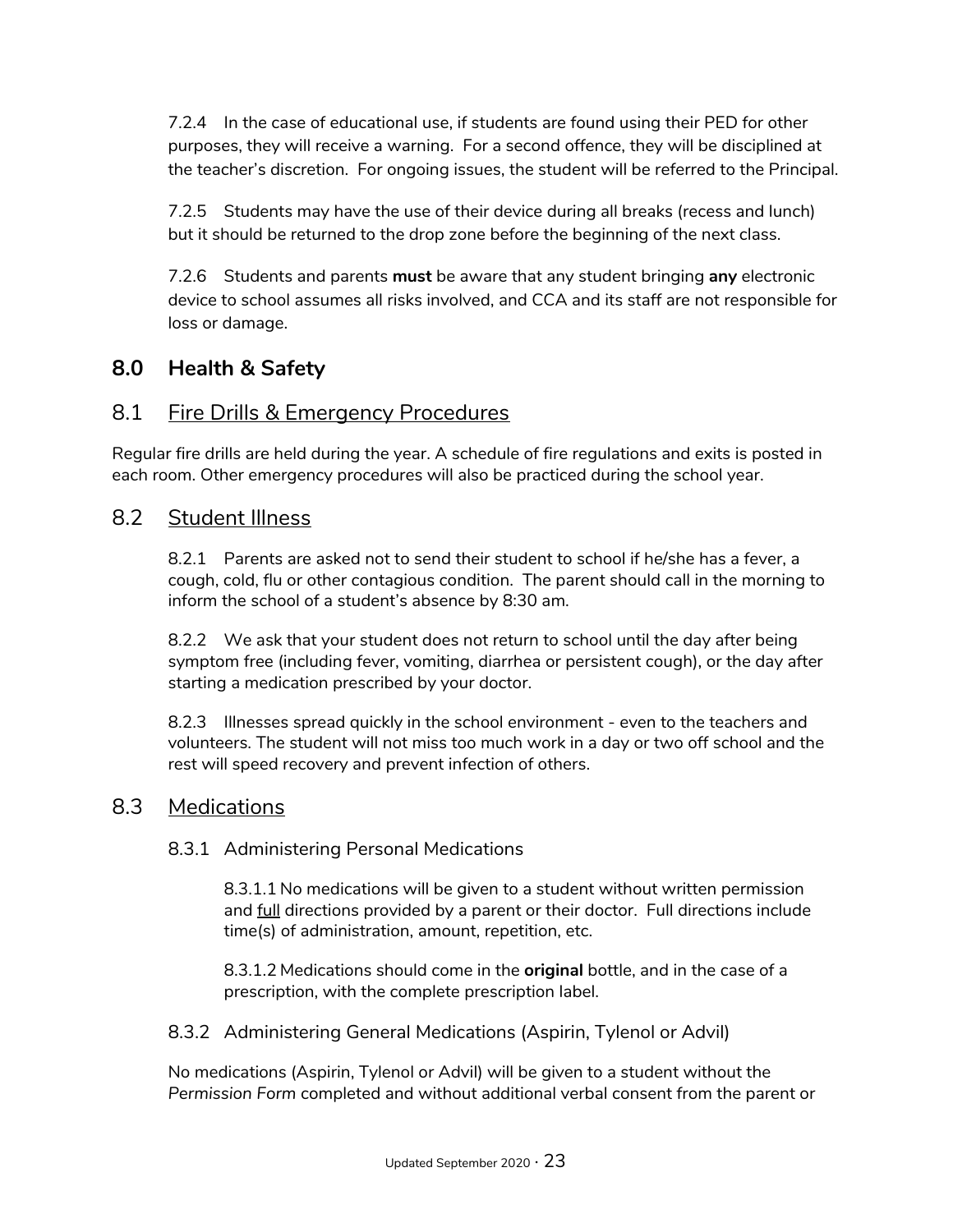guardian. CCA is not responsible for any injury or harm that may occur as a result of this medication.

# 8.4 Accidental Injury

Accidental injuries occurring during the school day will be given first aid and evaluated by the school administration. Parents will be notified when a child is seriously injured and be advised to seek medical treatment. Students injured during participation in interscholastic sports will be the responsibility of the coach.

## 8.5 Illness at School

In instances where a student becomes sick at school, a staff member will call the parent or guardian, and staff will wait with the student until they arrive.

## 8.6 Emergency Medical Situations

In instances where a student needs emergency medical attention, a staff member will call 911 and staff will travel with the student to the Colchester East Hants Health Centre (in that order).

# 8.7 Public Health Visits

The Public Health Nurse will visit the school in the Fall for vision screening for all new Primary students. Routine immunizations are also given to Grade 7 students. A consent form is sent home for parental authorization before these are administered.

## 8.8 No Scent Policy

CCA has a no scent policy for students, staff and volunteers. Parents are asked to choose unscented products whenever possible.

## 8.9 Nut Policy

At this point we are a "Nut Aware" school. We do **not** ban any nuts, although we try to be very aware of any students who have allergies of any kind.

## 8.10 Parking Lot Safety

#### 8.10.1Parent Drop-off and Pick-up Parking

Parents are asked to park road-side to ensure the school yard is clear and safe for students coming and going. CCA is not liable or responsible for damage to vehicles. Drivers are responsible for respecting all road signs and parking zones.

8.10.2 Parking Lot Privileges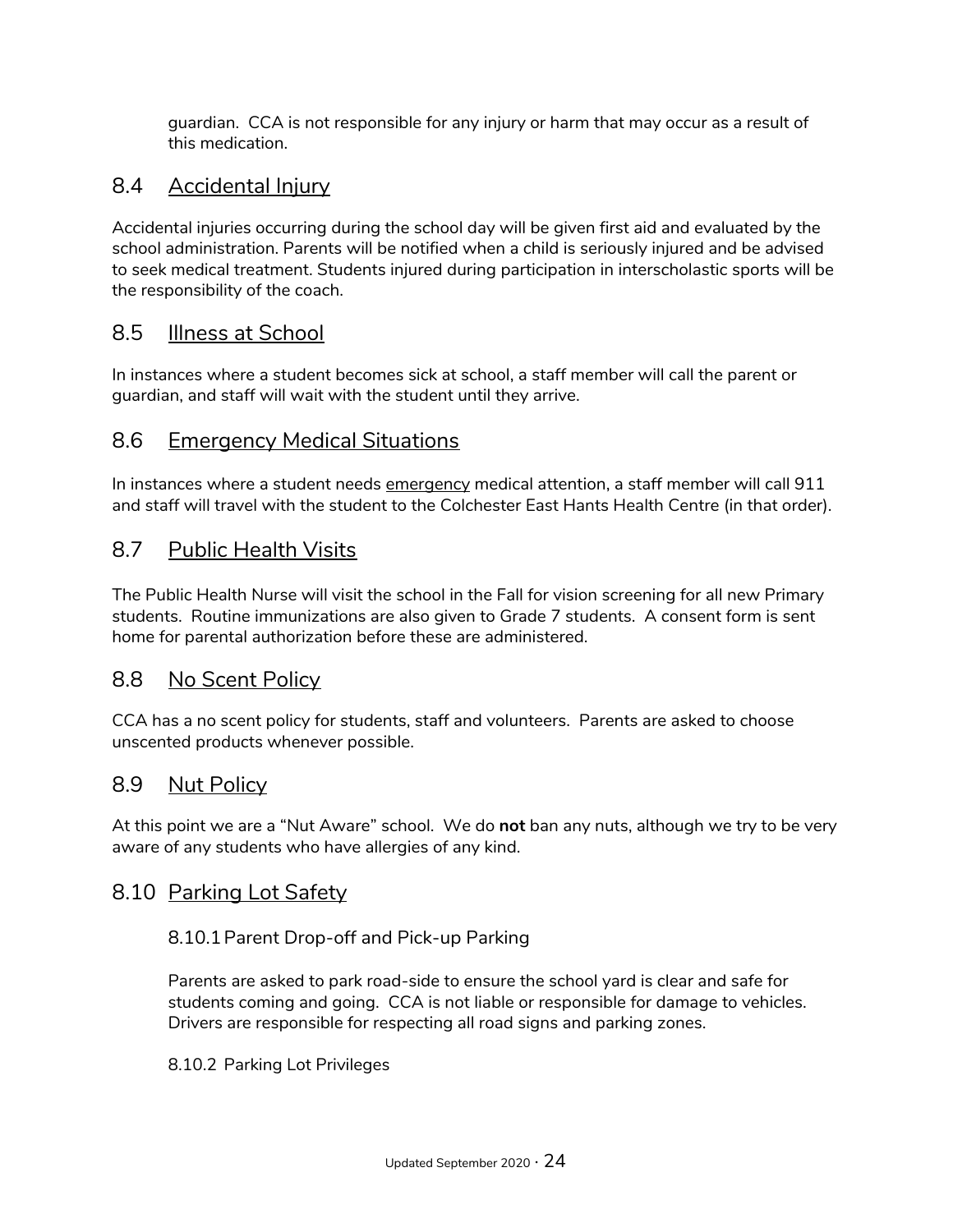Due to the small size of our parking lot, parking is reserved for staff, students, volunteers and guests.

8.10.3 Driveway Restriction

For the safety of all students who use the playground during breaks or the school grounds throughout the day for Phys Ed, use of the driveway is **restricted** between the hours of 8:00 am and 3:10 pm.

## 8.11 Student Drivers

#### 8.11.1Driving for School Events

Students are **not** permitted to drive other students for any school event, with the exception of a student driving a sibling.

#### 8.11.2Driving during Breaks

All families have different rules and regulations regarding who their children are allowed to drive with. It is the responsibility of the student to carry out the wishes of the parent. CCA is not responsible for the behaviour of students while off property, and we can not regulate who students drive off property with.

#### 8.12 Child Protection

#### 8.12.1Criminal Record and Vulnerable Sector Check

To ensure the safety of our students, all staff and volunteers of CCA are required to undergo a Criminal Record and Vulnerable Sector check **every 3 years**. Applications for these checks can be done by the Truro Police Department for those who live in Town of Truro limits, or the nearest RCMP Detachment for those who live in the County of Colchester. Once the checks are complete they must be given it to CCA.

#### 8.12.2 Commit to Kids Online Training

To further ensure the safety of our students, all staff and volunteers of CCA are required to complete a **one-time** abuse prevention course through The Canadian Centre for Child Protection called **Commit to Kids**.

# **9.0 After School Care Program Policy**

#### 9.1 Introduction

The After School Care (ASC) Program was created to minister to CCA families in providing care until parents/guardians were able to pick up their students from school. CCA can cancel the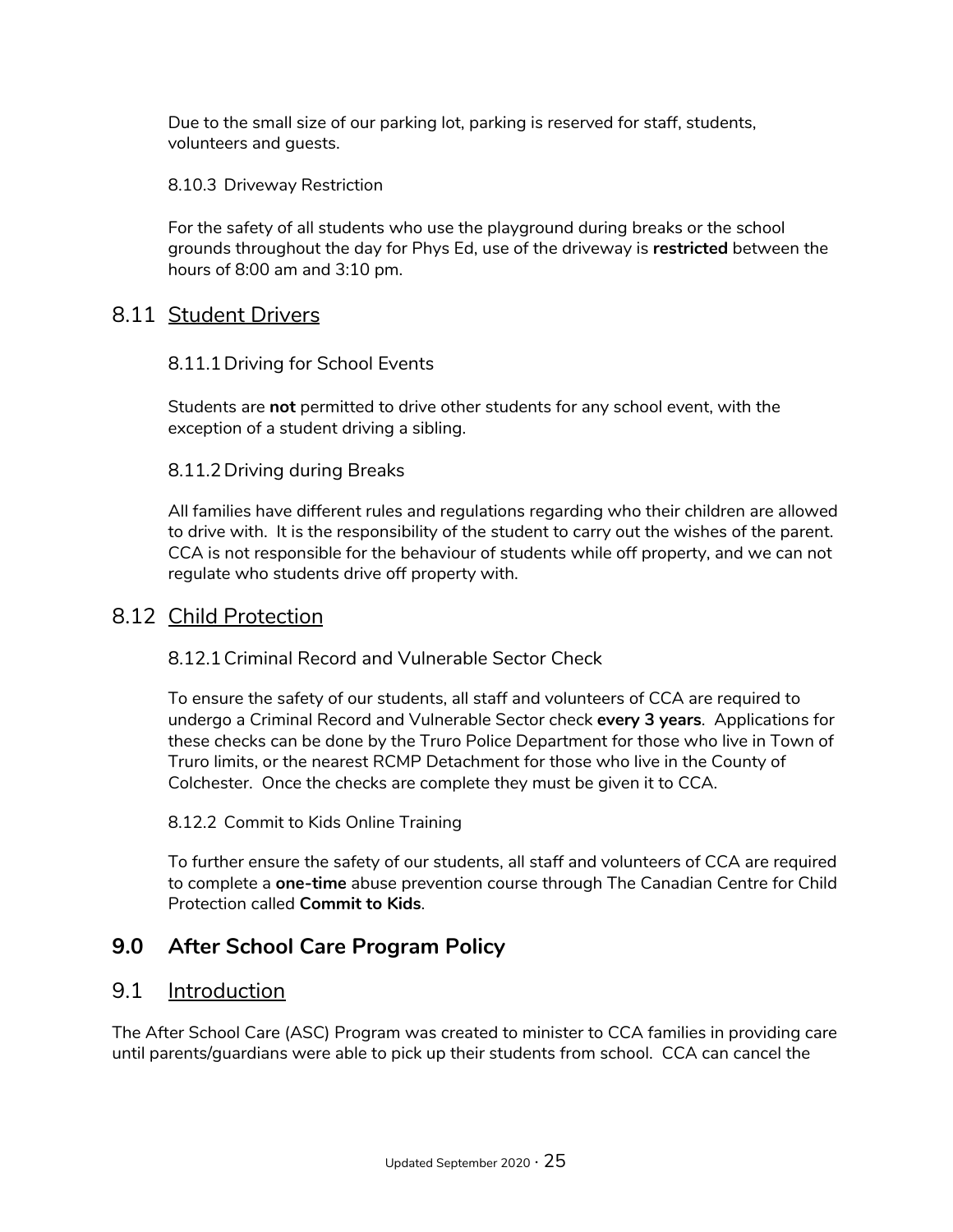program at any time without notice. By signing the *Permission Form*, you show agreement to the rules and fees of the ASC Program.

# 9.2 Registration

Registration is required for ASC and spots are assigned on a first-come, first-served basis. The link to the ASC Registration form is available from the Office.

# 9.3 Fees

- 9.3.1 The fee is \$195 per family of 1-4 students.
- 9.3.2 Employees of CCA are entitled to complementary ASC spots.

## 9.4 Supervision

One ASC Teacher will provide care to the students. In the event that the ASC Teacher is sick or unable to work, supervision will be provided by an alternate CCA staff member.

# **10.0 Library Policy**

## 10.1 General Information

All students at CCA have access to the library, run by a volunteer librarian. The librarian is on-site Tuesday afternoons and students in Grade 1-6 have scheduled visitation time, with Kindergarteners starting after Christmas Break. Students in Grade 7-12 have the privilege of self checkout at any time with their teacher's permission. The library collection includes books, CDs, DVDs and puzzles.

## 10.2 Circulation Rules

10.2.1Library loans have a 1 week limit.

10.2.2Renewals may be arranged on a week by week basis as long as a hold is not on the item.

10.2.3 Overdue notices in paper format will be sent home after 3 weeks.

10.2.4 Overdue notices by phone call home will occur after 2 weeks if a hold is on the item.

10.2.5Lending privileges will be suspended until overdue issues are resolved.